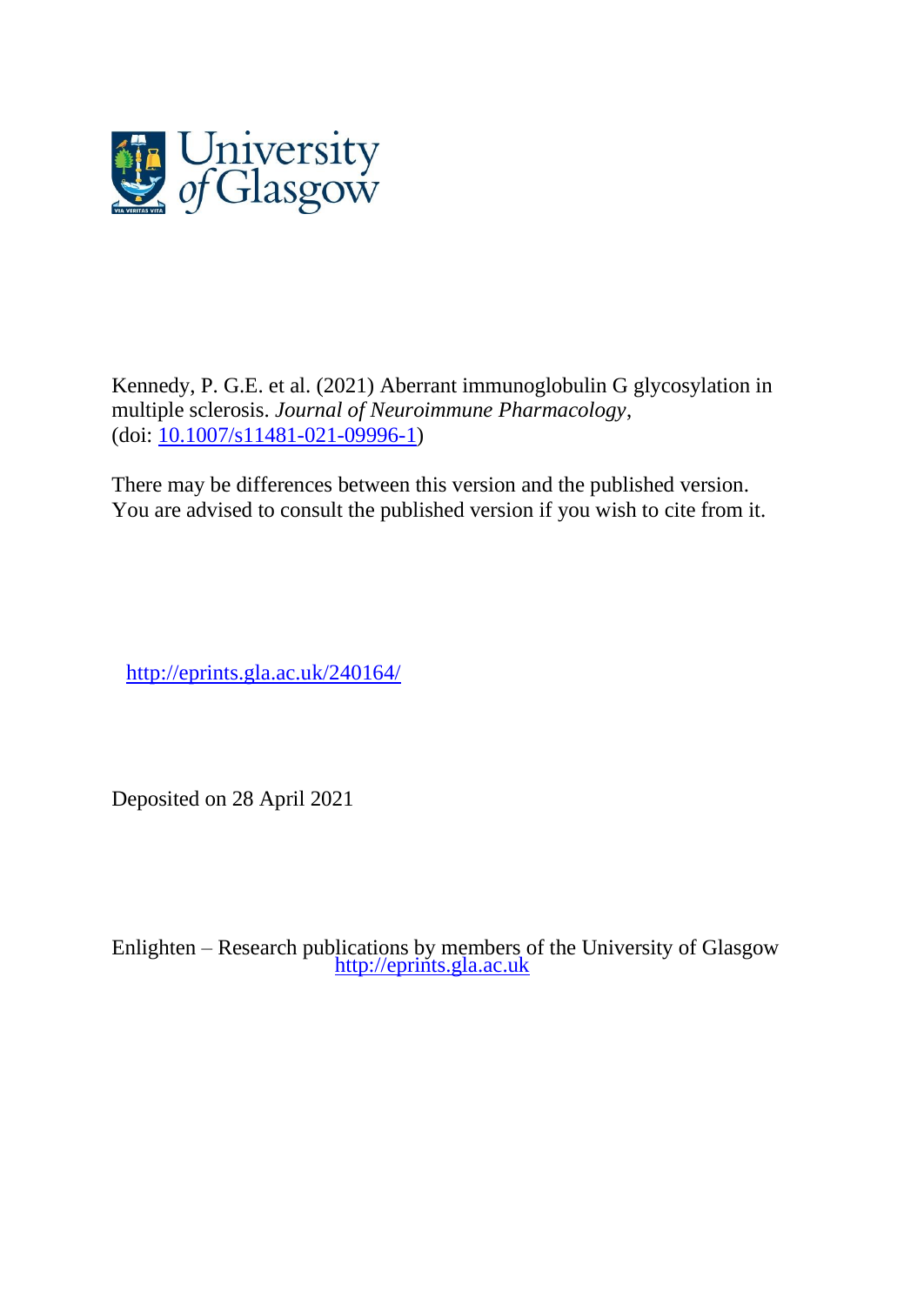# **Aberrant Immunoglobulin G glycosylation in Multiple Sclerosis**

Peter GE Kennedy<sup>1†</sup>, Michael Graner<sup>2†</sup>, Tiffany Pointon<sup>3</sup>, Xiaomeng Li<sup>3</sup>, Kayo Tanimoto<sup>3</sup>, Kathryn Dennison<sup>3</sup>, Gina Im<sup>3</sup>, Anthony Fringuello<sup>2</sup>, Wenbo Zhou<sup>3</sup>, Arin Graner<sup>2</sup>, Stefan Sillau<sup>3</sup>, Timothy Vollmer<sup>3</sup>, Xiaoli Yu<sup>2\*</sup>

<sup>1</sup> Institute of Infection, Immunity and Inflammation, University of Glasgow, Glasgow, UK.

<sup>2</sup> Department of Neurosurgery, University of Colorado Anschutz Medical Campus, Aurora, Colorado, USA.

<sup>3</sup> Department of Neurology, University of Colorado Anschutz Medical Campus, Aurora, Colorado, USA.

<sup>†</sup> These two authors contributed equally

\*Corresponding author: [Xiaoli.yu@cuanschutz.edu](mailto:Xiaoli.yu@cuanschutz.edu)

Text length: 3,454 words

Running title: IgG Glycosylation in Multiple Sclerosis

Keywords: IgG, Immunoglobulins, MS, multiple sclerosis, inflammation, glycosylation, sialylation, galactosylation, N-acetyl glucosamine, lectin, antibody, Fc, Fab, cerebrospinal fluid, serum.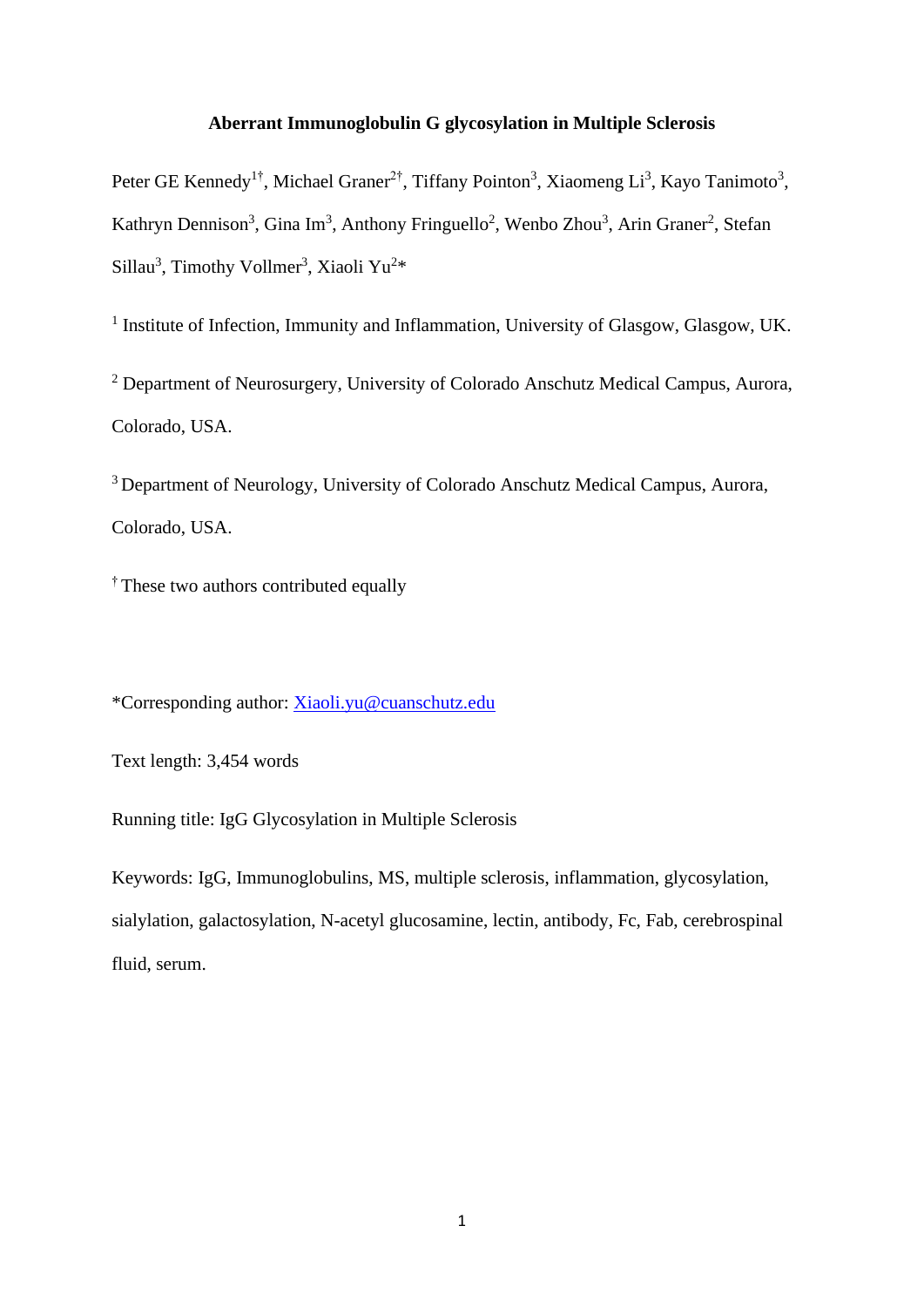### **ABSTRACT**

A hallmark of the inflammatory response in multiple sclerosis (MS) is the presence of intrathecal Immunoglobulin G (IgG) antibodies and oligoclonal bands (OCBs). The biological activity of IgGs is modulated by changes in glycosylation. Using multiple immunoassays with common lectins for sialylation and galactosylation, we investigated levels of IgG glycosylation in 28 MS and 37 control sera as well as paired CSF and serum. We demonstrated the presence of significantly lower levels of IgG sialylation in MS CSF compared to paired serum. Further, we showed that in MS there was no correlation between sialylated IgG and total IgG antibodies, or between sialylated IgG in CSF and serum. ELISA with native IgG antibodies showed significantly higher levels of sialylated and galactosylated IgG in MS compared to other neurological disorders and normal healthy controls. We conclude that lower levels of sialylated intrathecal IgG and higher levels of serum IgG galactosylation in MS may play significant role in disease pathogenesis. The unique IgG glycosylation profiles suggest a complexed nature of the IgG antibodies which may influence its effector functions in MS.

### **INTRODUCTION**

The inflammatory demyelinating disease Multiple Sclerosis (MS) is the most common cause of neurological disability in young adults in Northern temperate regions. A characteristic feature of the central nervous system (CNS) inflammatory response in MS is the intrathecal synthesis of Immunoglobulin G (IgG) and the presence of oligoclonal bands (OCBs) which occurs in over 90% of patients (1). There is mounting evidence that intrathecal IgG and OCBs are associated with increased levels of disease activity, disability, and cortical lesion load (2-5). OCBs have been assumed to target antigens relevant to MS pathogenesis. However, no specific targets have been found (6-10). Our recent studies showed that there is a complex relationship between OCBs and CSF IgG and the presence of higher levels of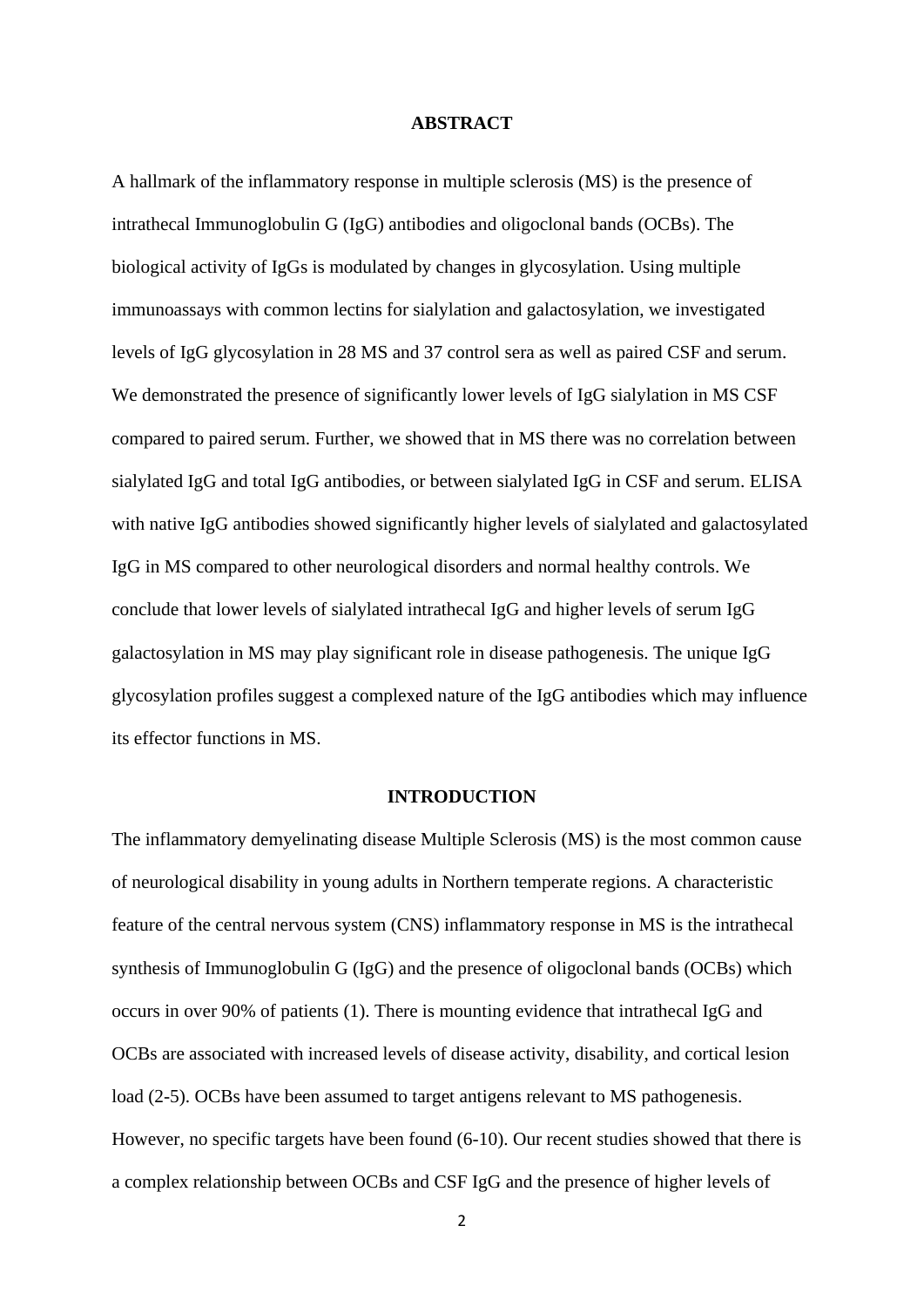serum IgG in MS (11) suggesting that a better understanding of not only the antigenic specificity (12,13) but the characteristics of the effector function of the IgG antibodies in MS would be of considerable importance.

IgG antibodies consist of two structural regions: a variable fragment (Fab) that mediates antigen binding and a constant fragment (Fc) that mediates effector functions via its interaction with Fc gamma receptors (Fc $\gamma$ Rs) on immune cells or with C1q, the recognition molecule of the complement system. All IgG subclasses contain a highly conserved asparagine-linked (N-)oligosaccharide located in the CH2 domain of the Fc region, and glycans are also present in about 15% of variable domains (14). Glycans on the immunoglobulin have a very strong influence on the binding to Fc receptors. Variations in IgG Fc N-glycosylation are associated with autoimmune disease activity by influencing binding to FcγRs on effector cells as well as immune mediators (15-18). Furthermore, it has been suggested that antibodies with decreased levels of terminal sugar residues might be more pathogenic (19-22). Relevant to this was the observation that IgG galactosylation was significantly altered in CSF but not in the serum of MS patients, and that this modification was correlated with an active progression of MS (23).

The extension of IgG glycans by the addition of sialic acid significantly changes the biological function of IgG, converting it from a pro-inflammatory into an anti-inflammatory agent (24). This relatively small fraction of sialylated IgG is believed to be responsible for the immunosuppressive activity of intravenously administered immunoglobulins and is associated with sialic acid in  $\alpha$  2,6 linkage to a terminal galactose on IgG (24,25). Further, sialylated autoantigen-reactive IgG antibodies have been shown to attenuate disease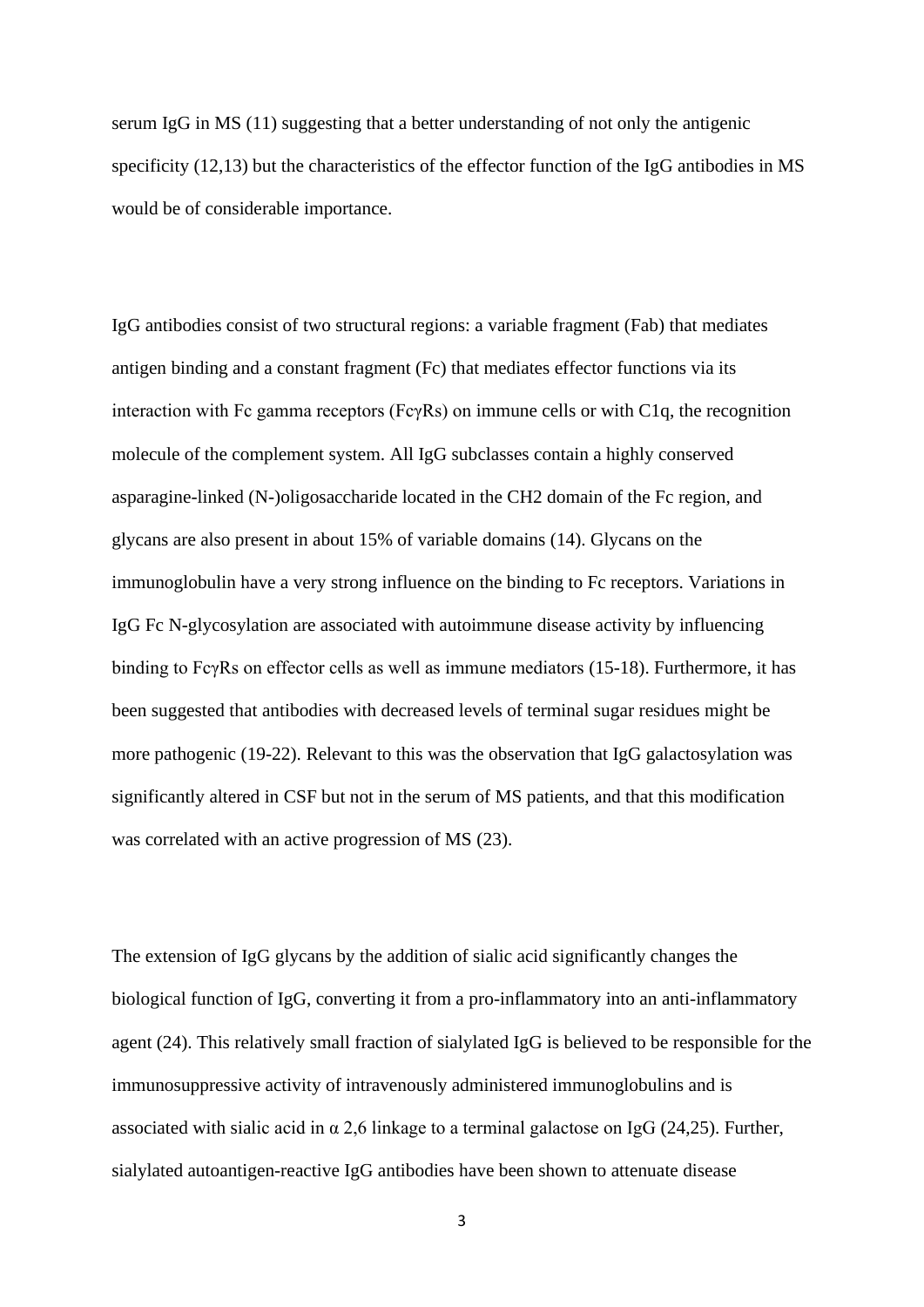development in autoimmune mouse models of lupus nephritis and rheumatoid arthritis (26). In contrast, asialylated IgG antibodies are proinflammatory and are induced by the combination of T cell-dependent protein antigens and pro-inflammatory co-stimulation (27). Further, low levels of sialyation and galactosylation in total IgG1, but not antigen-specific IgG, have been shown to predict disease reactivation in patients of granulomatosis with polyangiitis (28).

We hypothesized that MS CSF IgG have different levels and forms of glycosylation in the Fab and Fc regions compared to paired serum, and that IgG antibody in MS are differentially glycosylated. In this study, we investigated levels of IgG glycosylation in MS and controls using Western blots and ELISA with 3 common biotinylated lectins: Sambucus nigra agglutinin (SNA, for α2, 6 linked sialylation), Ricinus communis agglutinin (RCA, for terminal galactose, and Griffonia (Bandeiraea) Simplicifolia (GSA, for alpha- or beta-linked N-acetylglucosamine residues).

### **METHODS**

#### **Patients**

The study protocol was approved by the University of Colorado Institutional Review Board (COMIRB # 00–688). CSF and sera from MS patients and controls were collected at University of Colorado Hospital. After blood collection, serum samples were treated using one of the following protocols. The sample was either allowed to coagulate, centrifuged at 1100 x g for 5 minutes at 4°C, and then the supernatant was removed and stored at -80°C until use; or the sample was mixed with an anticoagulant in its collection tube, centrifuged at 1500 x g for 20 minutes (no brake) at room temperature, and then the supernatant was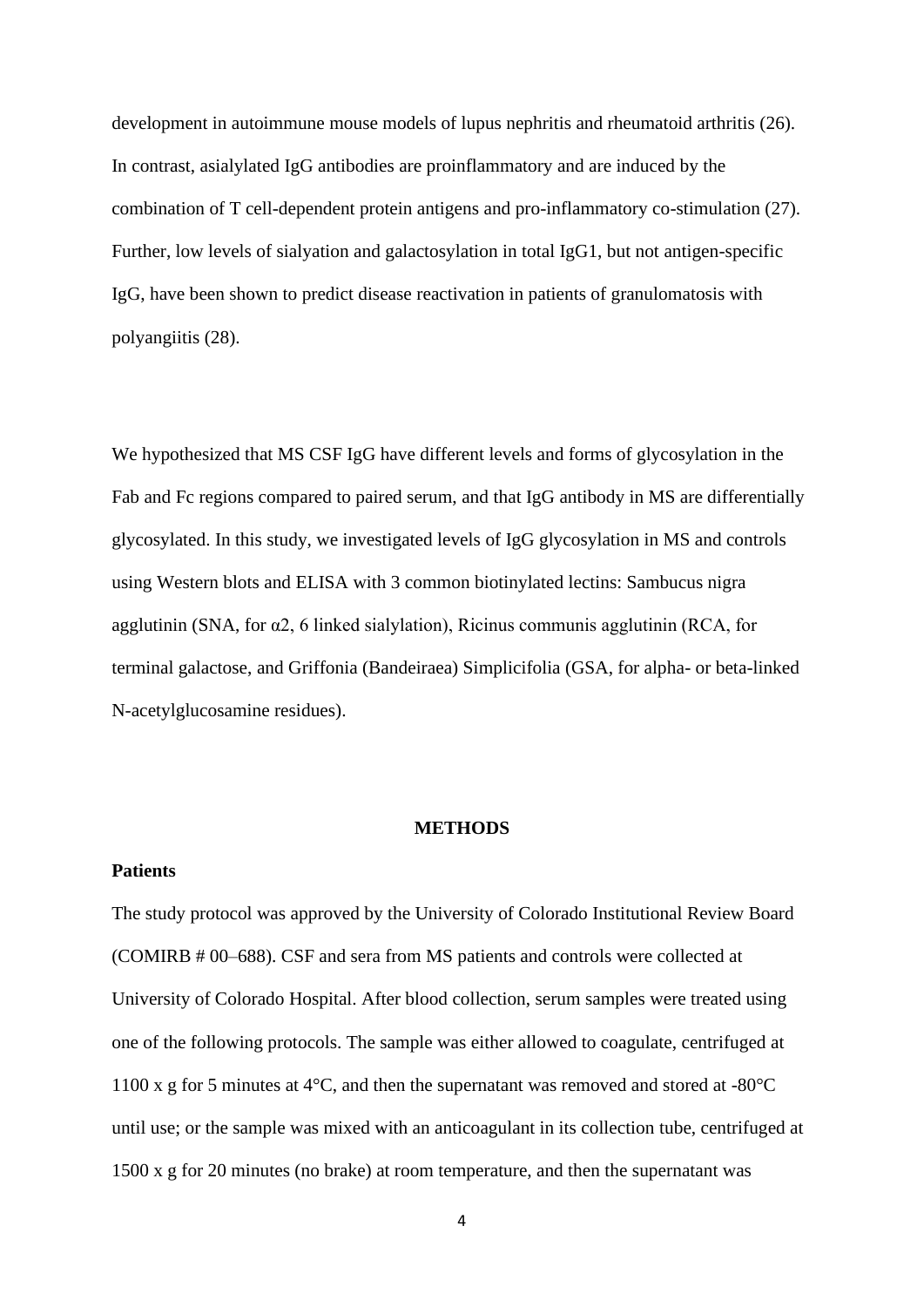collected and stored at -80°C until use. CSFs were immediately centrifuged at 500 x g for 10 min, and the supernatant was collected. Both CSF and sera were stored at −80°C until use. The CSF of all MS patients contained oligoclonal bands. Patient diagnosis, age range, sex, and number of OCBs are detailed in Table 1.

## **CSF/Serum IgG purification**

Dynabeads® Protein A (Invitrogen/Thermo Fisher) were prepared by using 35µl of the bead on a Dynal MPC©-S magnetic particle concentrator (Invitrogen). A 200 µl solution containing 7 μg of CSF or serum IgG in 0.05% PBS-Tween was added to the beads and incubated by rotation at room temperature for 40 minutes. The bead-antibody complex was then washed with 200  $\mu$ 10.05% PBS-Tween, and IgG was eluted by adding 45  $\mu$ 1 of 0.2M glycine, pH 2.2, followed by addition of 5µl of 1M Tris-HCl pH 9.1 to neutralize. Pierce BCA Protein Assay Kit (Pierce Thermo Scientific/Thermo Fisher) was used for determining the concentration of purified CSF and serum IgG.

### **Lectin Western Blot**

Mini-PROTEAN® TGX 4-15% Gels (BioRad) were used for SDS-PAGE analysis with  $1\times$ Tris/Glycine/SDS running buffer (BioRad). Purified CSF and serum IgG (1µg) in TBS were denatured and reduced by incubation with  $1 \times$  lane marker reducing sample buffer containing dithiothreitol (Thermo Scientific) at 95°C for 10 min. Gels were electrophoresed for 40 min and electro-blotted onto a PVDF membranes (Bio-Rad) using Trans-Blot® Semi-Dry Cell (Bio-Rad). Membranes were blocked overnight in either  $1 \times$  casein/TBS/0.05% Tween 20 (Vector Labs) for IgG blots or  $1 \times$  carbo-free/TBS/0.05% Tween<sup>20</sup> (Vector Labs) for lectin blots. IgG binding was detected with HRP-conjugated goat anti-human IgG (H+L) (Vector Labs) (1:5000) for 1 hour at room temperature, followed by incubation with SuperSignal®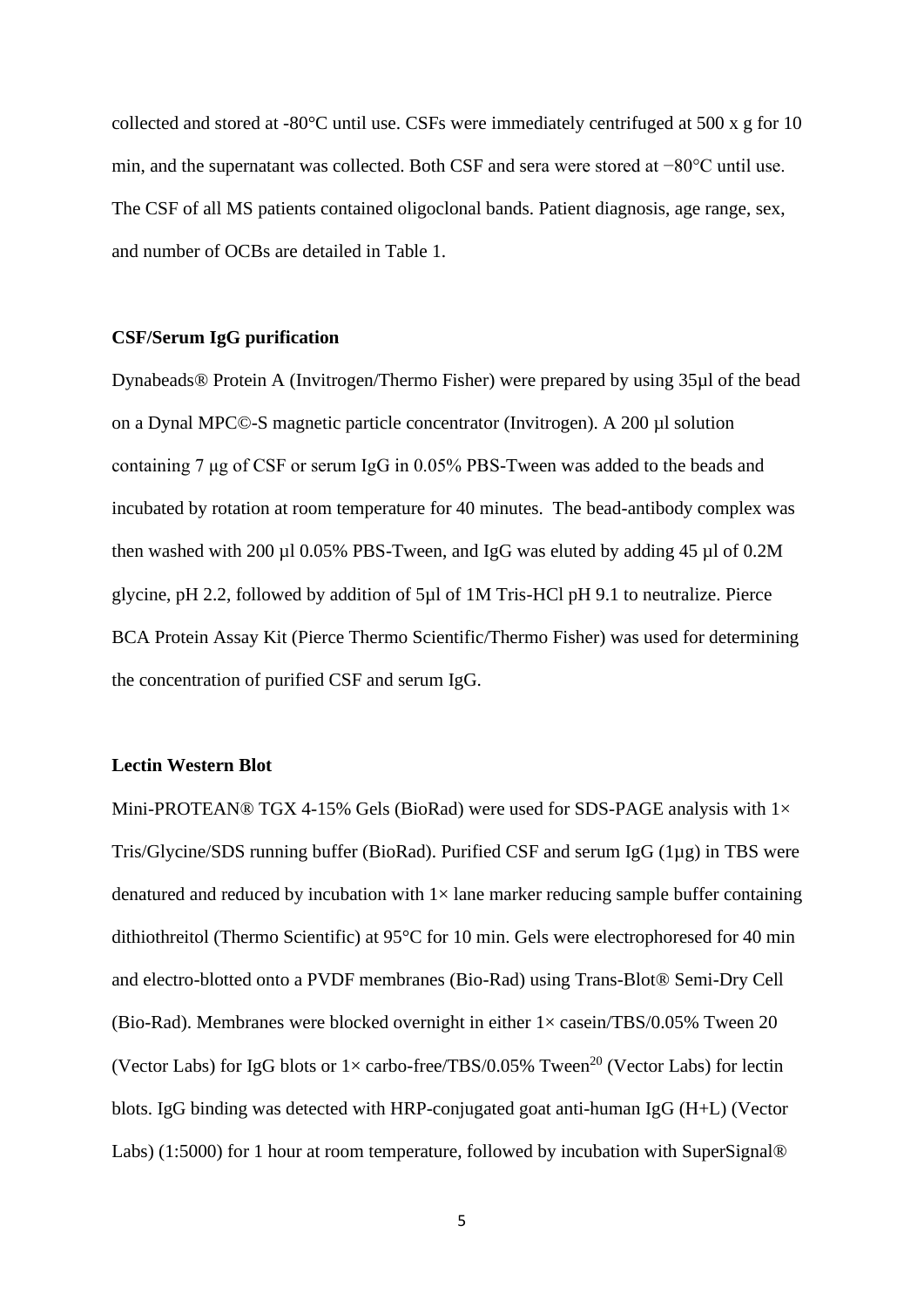West Pico substrate for detection (Pierce Thermo). Lectin binding was detected with  $1\mu$ g/ml biotinylated elderberry bark lectin Sambucus nigra (SNA), 5µg/ml biotinylated griffonia simplicifolia lectin II (GSA) or 1µg/ml biotinylated ricinus communis agglutinin I (RCA) for 1 hour at room temperature. All lectin probes were from Vector Labs. Membranes were then incubated with Pierce® High Sensitivity NeutrAvidin®-HRP for 1 hour at room temperature at a dilution of 1:50,000 for SNA blots, 1:20,000 for GSA blots and 1:50,000 for RCA blots, followed by SuperSignal® West Pico substrate for chemiluminescent detection.

# **Quantifying Western blot band intensity**

The FluorChem Q™ system (ProteinSimple) was used to detect the signal produced by chemiluminescent substrate. The images were analyzed quantitatively by AlphaView software for FluorChem™ systems.

## **Capture Enzyme-Linked Immuno-Sorbent Assay (ELISA)**

ELISA plates (Thermo Fisher) were coated with 50 µg/ml (50µl/well) unconjugated goat anti-Human IgG (Vector Labs) as capture antibody overnight at 4ºC. CSF and serum at 0.25µg IgG/well (50 µl /well) were added and incubated for 1 hour at room temperature. After washing with 0.05% TBST, wells were blocked with either Carbofree blocking buffer (for detections of lectin binding, Vector Labs) or with 5% milk (for detection of IgG) for 1 hour at room temperature. We used biotinylated goat anti-human IgG Antibody (1:5000, Vector Labs) for total IgG quantification and biotinylated SNA and RCA (5ug/ml) for determination of glycosylated IgG. The plates were washed 10 times with 0.05% TBST. For secondary antibody/reagent incubation, 1:500 dilution of Neutr-Avidin HRP (Pierce) was added. Color detection was achieved by addition of ABTS (VWR) and OD reading was at 405 nm.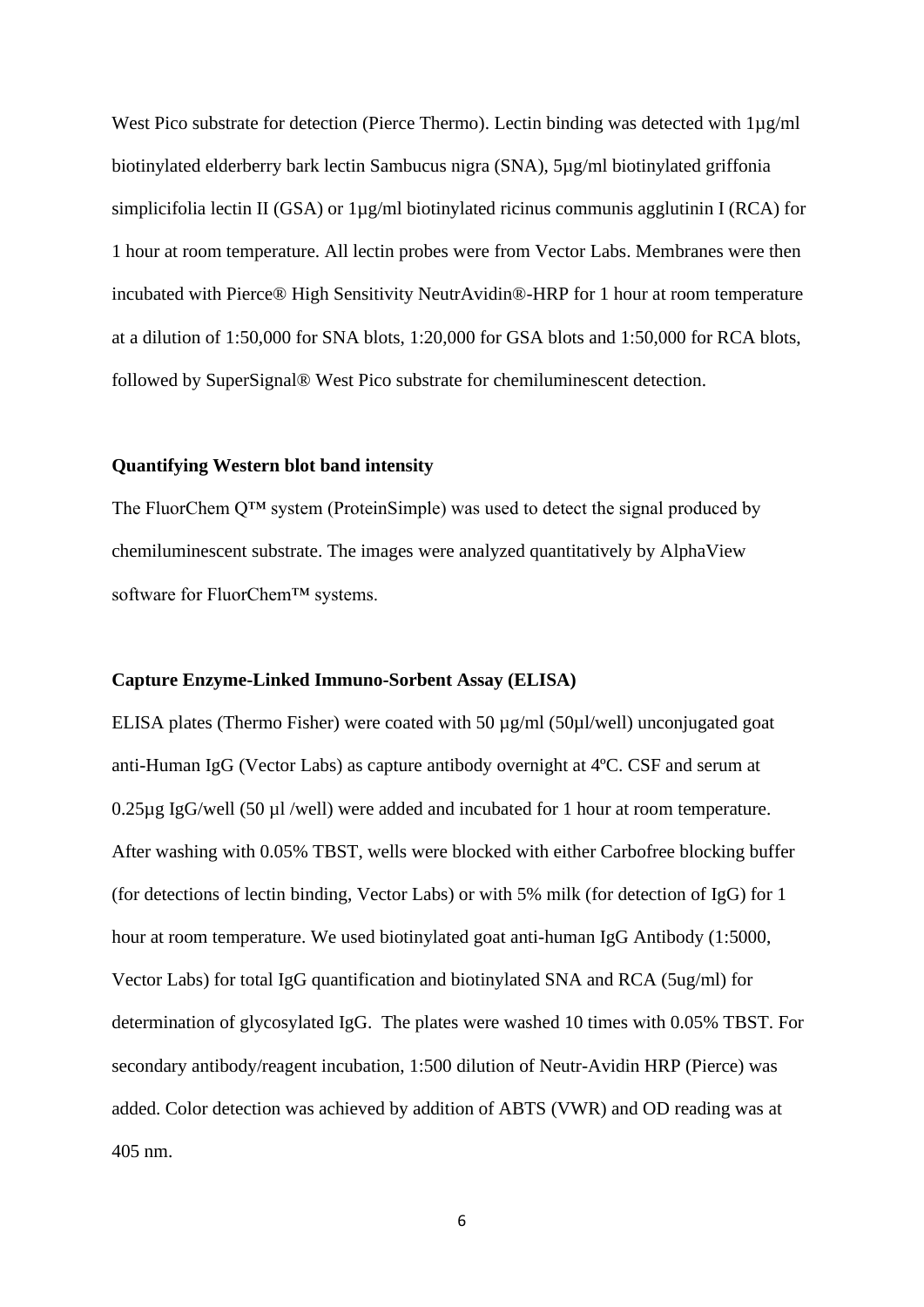### **Statistical analysis**

For paired CSF and serum ELISA. Distributions were checked and summary statistics were prepared for each outcome. The MS group was compared to the control group using twosample Satterthwaite T-tests. The magnitudes of the differences were expressed as percent changes relative to the control group. The family-wise type I error rate was controlled with the Bonferroni correction. The boxplots were generated in R. Whiskers extend the entire length of the data. The box showed the interquartile range  $(25<sup>th</sup>$  percentile to  $75<sup>th</sup>$ percentile). The bar is the median  $(50<sup>th</sup>$  percentile), and the mean is indicated by the diamond symbol.

For all other analyses: One-way ANOVA followed by Tukey's analysis for multiple comparisons were used to examine differences between groups. Pearson's correlation was used for statistical correlation analysis. The differences between groups were considered significant if the *p*-value was less than 0.05 (two-tailed). All statistical analyses were performed and graphs generated using GraphPad Prism 6.0 (GraphPad Software Inc., San Diego, CA, USA).

## **RESULTS**

We applied three common biotinylated lectins, Sambucus nigra agglutinin (SNA, for  $\alpha$ 2, 6linked sialylation), Ricinus communis agglutinin (RCA, for terminal galactose), and Griffonia (Bandeiraea) Simplicifolia (GSA, for alpha- or beta-linked N-acetylglucosamine residues) to investigate levels of glycosylation in MS IgG antibodies.

*Significantly lower levels IgG sialylation were detected in MS CSF by lectin-probed Western blots*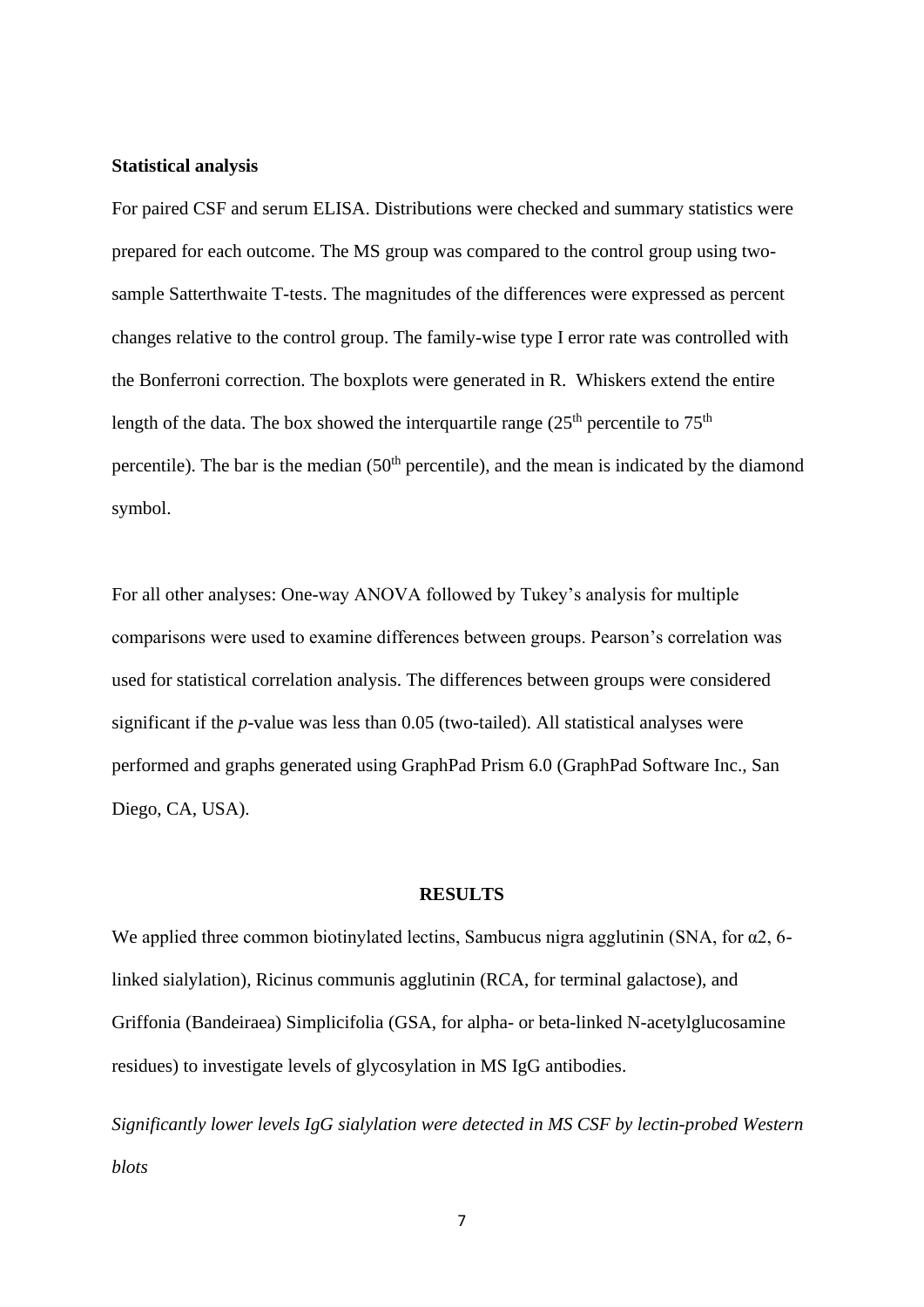We first carried out Western blots using native unpurified MS CSF and paired serum and probed with biotinylated lectins SNA, RCA, and GSA. We showed that there were different lectin binding patterns between CSF and serum in all three lectins tested. Fig. 1A shows a representative blot. SNA lectin blot showed more extensive binding in both CSF and serum compared to RCA and GSA blots. To further characterize IgG glycosylation of MS IgG antibodies, we purified total IgG using Protein A Magnetic Beads from 12 paired MS CSF and sera as well as nine inflammatory control CSF and sera. Fig. 1B shows a representative Western blot comparing original CSF/serum to Protein A purified CSF/serum probed with goat anti-human IgG antibody (H+L). Notice that Protein A purified IgG show a different pattern than original samples. We performed Western blots of the purified MS and IC IgG antibodies and detected levels of glycosylation with SNA, RCA, and GSA probes, respectively. Fig. 1C, top panel shows a representative MS IgG blot probed with SNA lectin which detects  $\alpha$ 2,6-linked sialylation. The Protein A purified MS CSF IgG showed a less intensely stained heavy chain band (50 kDa) without a 75 kDa heavy chain band compared to paired serum IgG. However, the duplicate blot detecting total IgG (with goat anti-human IgG antibodies as positive control) did not reveal such a difference, showing approximately equal amounts of IgG heavy chain (50 kDa) in both CSF and paired serum, and no extra 75 kDa band in the serum (Fig. 1C, middle panel). Coomassie blue stained gel shown in the lower panel of Fig. 1C confirmed the equal loading of purified IgG antibodies and the missing extra 75 kDa bands in CSF. These results suggest that only with the SNA lectin probe that the presence of lower levels of sialic acid in MS CSF IgG can be detected. For the detection of galactosylation and N-acetylglucosamine, similar Western blots were carried out with corresponding lectin probes RCA and GSA, and data are summarized below.

To quantify the levels of glycosylation between CSF and paired serum, and between MS and IC patients, we measured the 50 kDa IgG heavy chain band intensity and calculated the ratio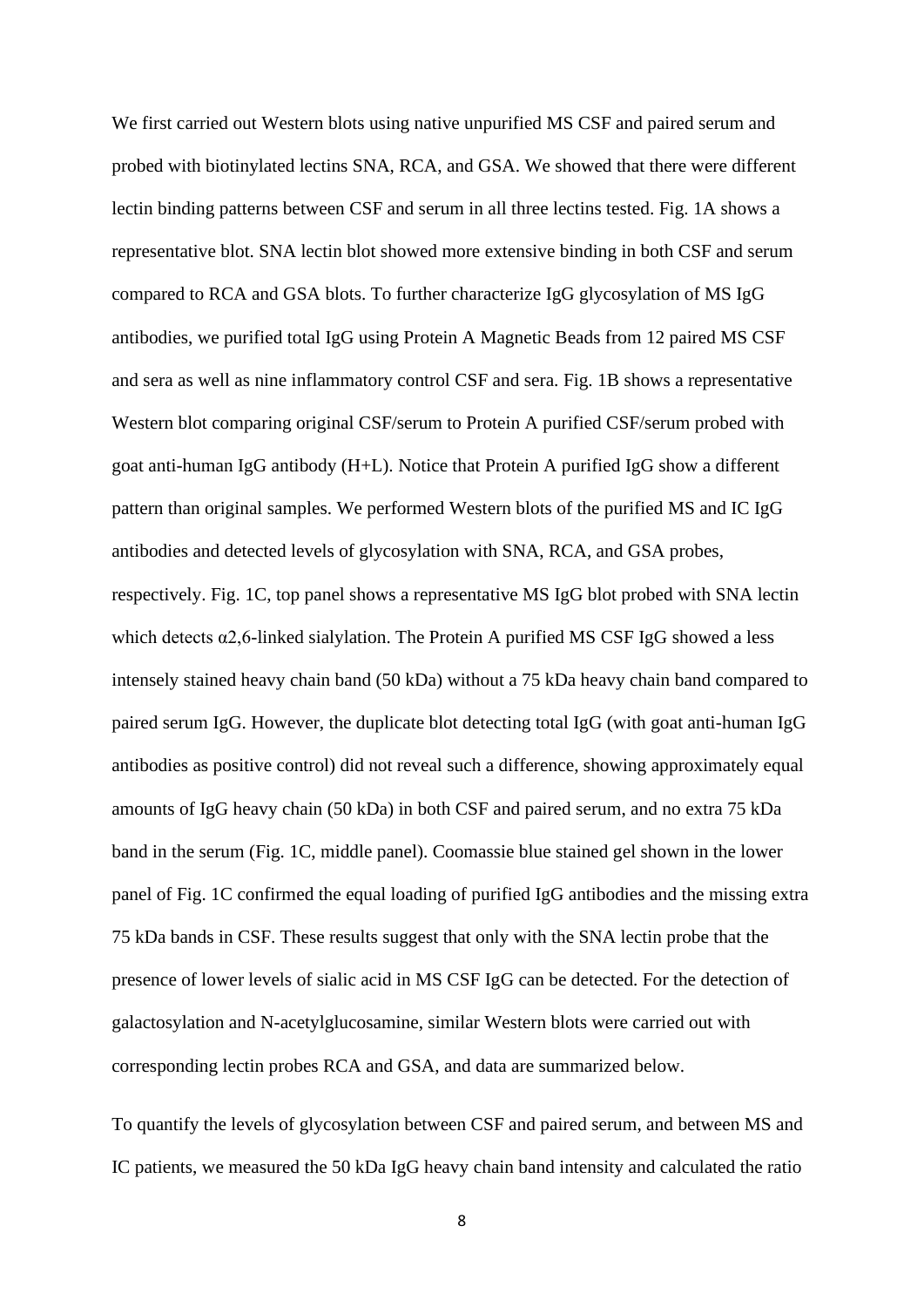of CSF to paired patients' sera. The data summary is presented in Fig. 1D-1F. We show that Western blots with protein A purified IgG demonstrated significantly lower levels of sialylated IgG in MS CSF compared to total CSF IgG of the same patients (*p*<0.0001, n=12), but no such difference was observed in patients with inflammatory CNS diseases (n=9). Further, the ratio of sialylated IgG between MS CSF and sera was significantly lower compared to that of IC patients (*p*<0.0001, Fig. 1D). For RCA Western blots, there was no difference between levels of RCA binding of IgG compared to total IgG, indicating that galactosylation of MS CSF IgG are the same compared to total CSF IgG. Similarly, no such differences were detected in IC patients (n=7) (Fig. 1E). GSA Western blots detecting levels of N-acetylglucosamine did not reveal any differences for GSA binding in the MS CSF/serum ratio (n=12) compared to that found in total IgG and GSA binding in IC patients (n=5) (Fig. 1F).

*Capture ELISA of paired native CSF and serum IgG antibodies demonstrated that there were no differences in SNA lectin binding between MS and other inflammatory CNS disorders*

We next carried out dose-response capture ELISA of paired MS CSF and serum to determine levels of sialic acid in native IgG antibodies (Fab and Fc) in MS patients compared to patients with other inflammatory CNS diseases as well as optic neuritis (ON). A total of 14 paired MS CSF/serum, six pairs of IC CSF/serum, and seven pairs of ON CSF/serum were studied. Biofluid IgGs were captured on ELISA wells coated with capture antibodies (goat antihuman IgG, H+L chains). In contrast to the results of Western blots of Protein A purified IgG, the capture ELISA results showed that there was no difference in the amount of SNA binding between MS CSF IgG and control CSF IgG, nor between MS serum and control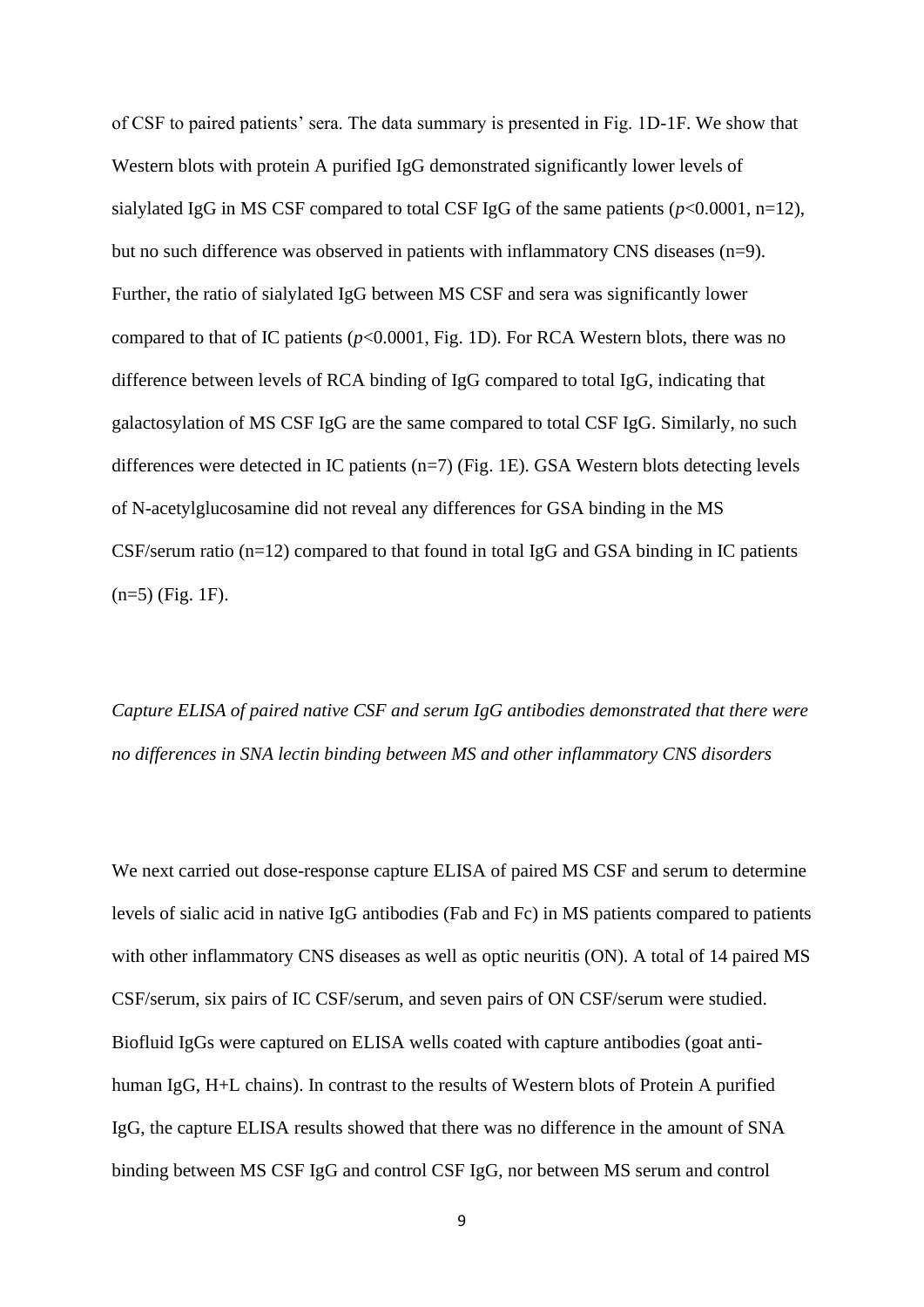serum (Fig. 2A, B). We did, however, observed a significant difference in the total IgG levels between MS CSF compared to ON CSF ( $p=0.007$ ) and between MS serum and ON serum (*p*=0.024) (Fig. 2C, D). Notice that there are similar binding profiles for sialylated IgG and total IgG between CSF and serum in MS and inflammatory controls.

*Capture ELISA of native IgG reveal that there was no correlation between sialylated IgG and total IgG, and between sialylated CSF and serum IgG in MS*

To determine the relationship between sialylated IgG and total IgG in paired MS CSF and serum, we analyzed the results of native IgG capture ELISA probed with SNA and goat antihuman IgG (H+L) using the Pearson correlation coefficient. We showed that there was no correlation between SNA binding (sialylated IgG) and total IgG in both MS CSF ( $r = -0.06$ ;  $p=0.82$ ) and serum (r=0.36;  $p=0.19$ ) (Fig. 3, A, B). However, no such correlation was observed between CSF sialylated IgG and total IgG of IC and ON patients (Fig. 3C, E), although strong relations were found between sialylated IgG and total IgG in the sera of IC patients (r=0.86; *p*=0.017) and ON patients (r=-0.74, *p*=0.07) (Fig. 3, D, F).

To further highlight the distinctive characters of MS IgG antibodies, we showed that there was no correlation in MS between sialylated IgG in CSF and that of paired serum (r=0.46; *p*=0.085, Fig. 4A). By contrast, there was a strong correlation detected between sialylated IgG in CSF and that of paired serum in IC patients (r=0.87; *p*=0.053) and patients with ON (r=0.88; *p*=0.0032) (Fig. 4B, C). Interestingly, significant correlations between total IgG in CSF and paired serum were observed in MS  $(r=0.97; p<0.0001)$  (Fig. 4D), consistent with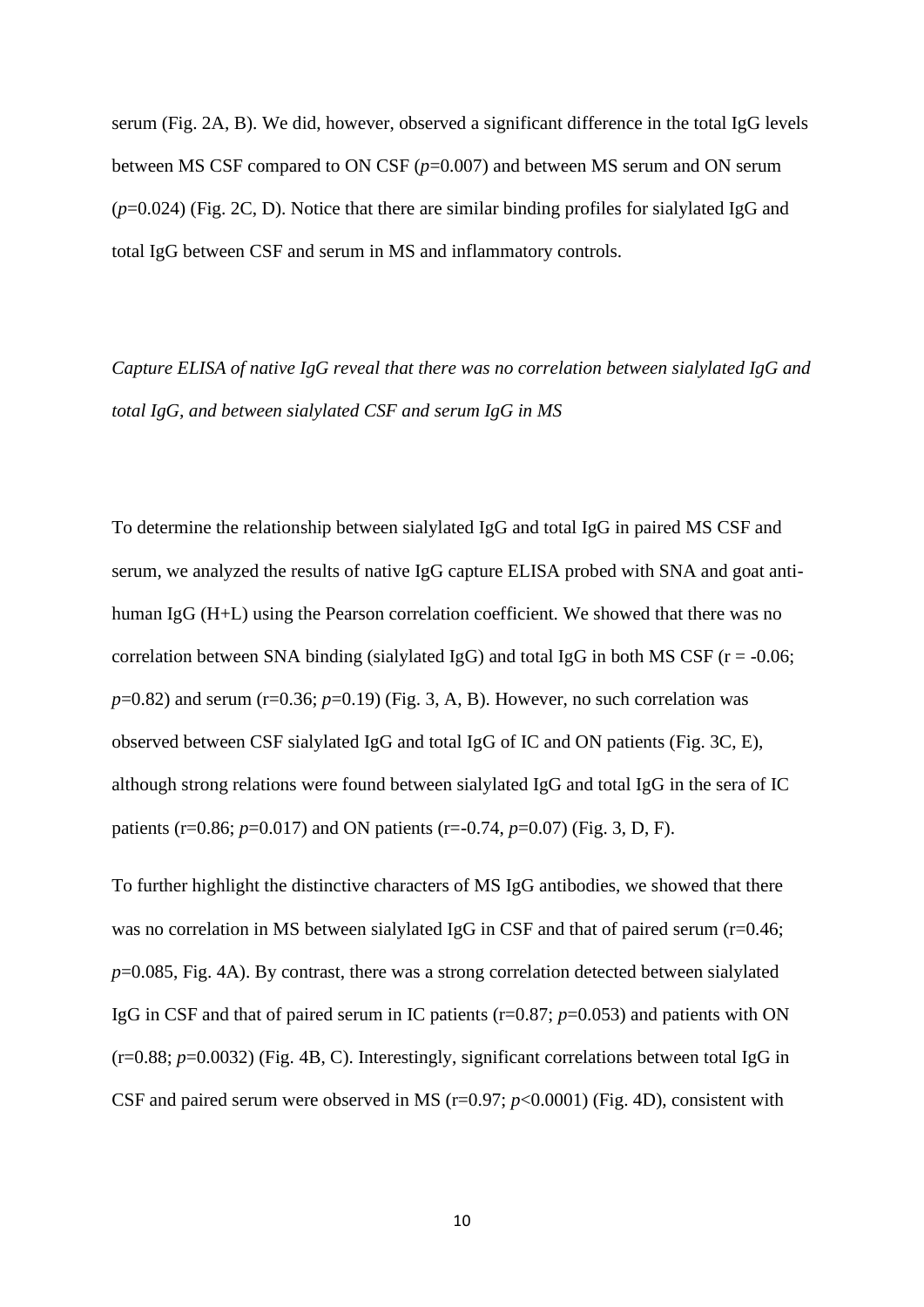our previous findings (11). Similarly, strong correlations were found in IC patients (r=0.87; *p*=0.013) and patients with ON (r=0.82, *p*<0.0001) (Fig. 4E, F).

# *Capture ELISA of MS sera showed significantly higher levels of sialylated and galactosylated IgG antibodies*

We expanded the IgG glycosylation study with larger number of MS sera and various control sera and carried out both SNA and RCA lectin ELISA using captured native serum IgG from unpurified sera. Although we detected no differences between MS (n=28) and IC patients  $(n=11)$  in SNA binding of serum IgG, significantly higher levels of sialylated IgG were present in MS sera compared to other controls which included 10 non-inflammatory neurological controls (NIC), 8 ON, and 8 healthy controls ( $p=0.0072$ , Fig. 5A). Similarly, no differences were detected between MS ( $n=23$ ) and IC patients ( $n=7$ ) for RCA binding in serum IgG, but significantly higher levels of galactosylated IgG were found in MS sera compared to non-inflammatory neurological controls  $(n=10)$  (Fig. 5B). Tukey's multiple comparisons test was used for *p* values in both lectin ELISA.

### **DISCUSSION**

We applied three biotinylated lectins for Western blots and sandwich ELISA to determine the degree of IgG glycosylation in the CSF and paired serum of patients with MS and controls. The key findings were: (i) Protein A-purified IgG lectin Western blots (under reduced and denatured conditions) showed significantly lower levels of sialylated IgG in MS CSF compared to total IgG of the same patients as well as to sialylated CSF IgG in patients with other inflammatory CNS diseases; (ii) capture ELISA of native serum IgG revealed higher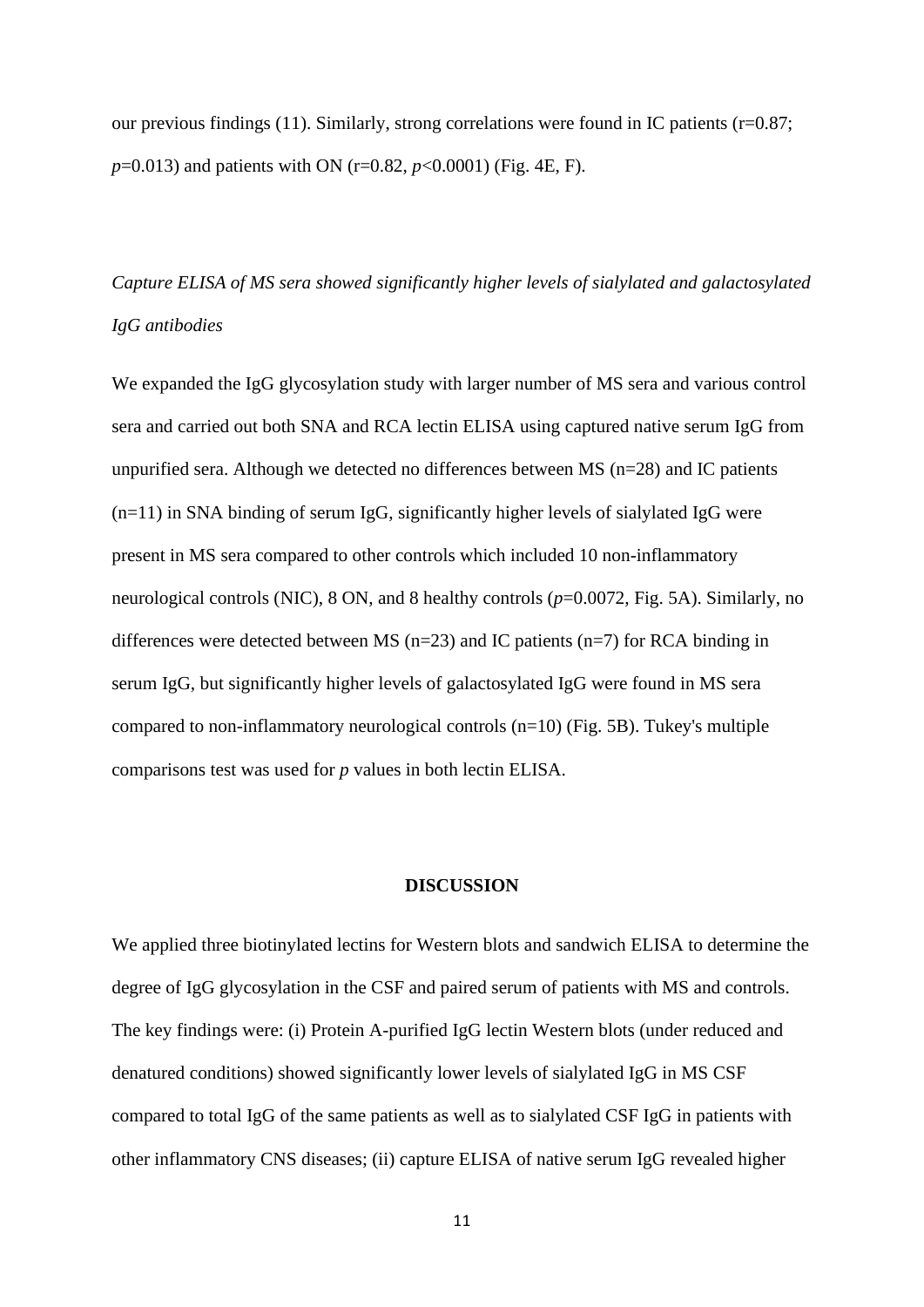levels of SNA and RCA binding, suggesting the presence of higher levels of IgG antibodies with both sialylation and galactosylation; (iii) there are no correlations between sialylated IgG and total IgG antibodies in both CSF and serum, or between sialylated CSF IgG and sialylated serum IgG in MS patients. Our data suggest the presence of unique glycosylation patterns of Fc and Fab IgG antibodies and an altered complexed nature of these antibodies in patients with MS.

Our study further demonstrates how the exposure of glycans in native complexed IgG in MS can allow the detection of particular glycosylation and its changes by IgG purification methods. We found marked differences in glycosylation, and particular sialylation, that were detected in reduced and denatured Protein A purified MS CSF IgG but not in native MS IgG, and CSF rather than serum of MS patients. This demonstrates the value of analysing IgG antibodies in both CSF and (paired) serum of MS patients, and also that different data sets can be obtained depending on the particular IgG purification method and immunoassays performed, as well as specific lectin probes used. The importance of comparing such findings with those obtained from disease and healthy control CSF and serum was also evident in this analysis.

The different glycosylation patterns of Fc and Fab antibodies in MS are derived based on the contrasting data that lower levels of SNA binding in Protein A-purified IgG Western blots (Fc binding) and higher levels of SNA and RCA binding in capture (sandwich) ELISA of native IgG antibodies (detecting both Fab and Fc glycosylation). Our findings are consistent with those reported by Decker et al. (23) which demonstrated altered IgG glycosylation in the CSF but not the serum of MS patients with the modification being correlated with progressive disease. Our findings that MS sera have higher levels of IgG galactosylation (detected by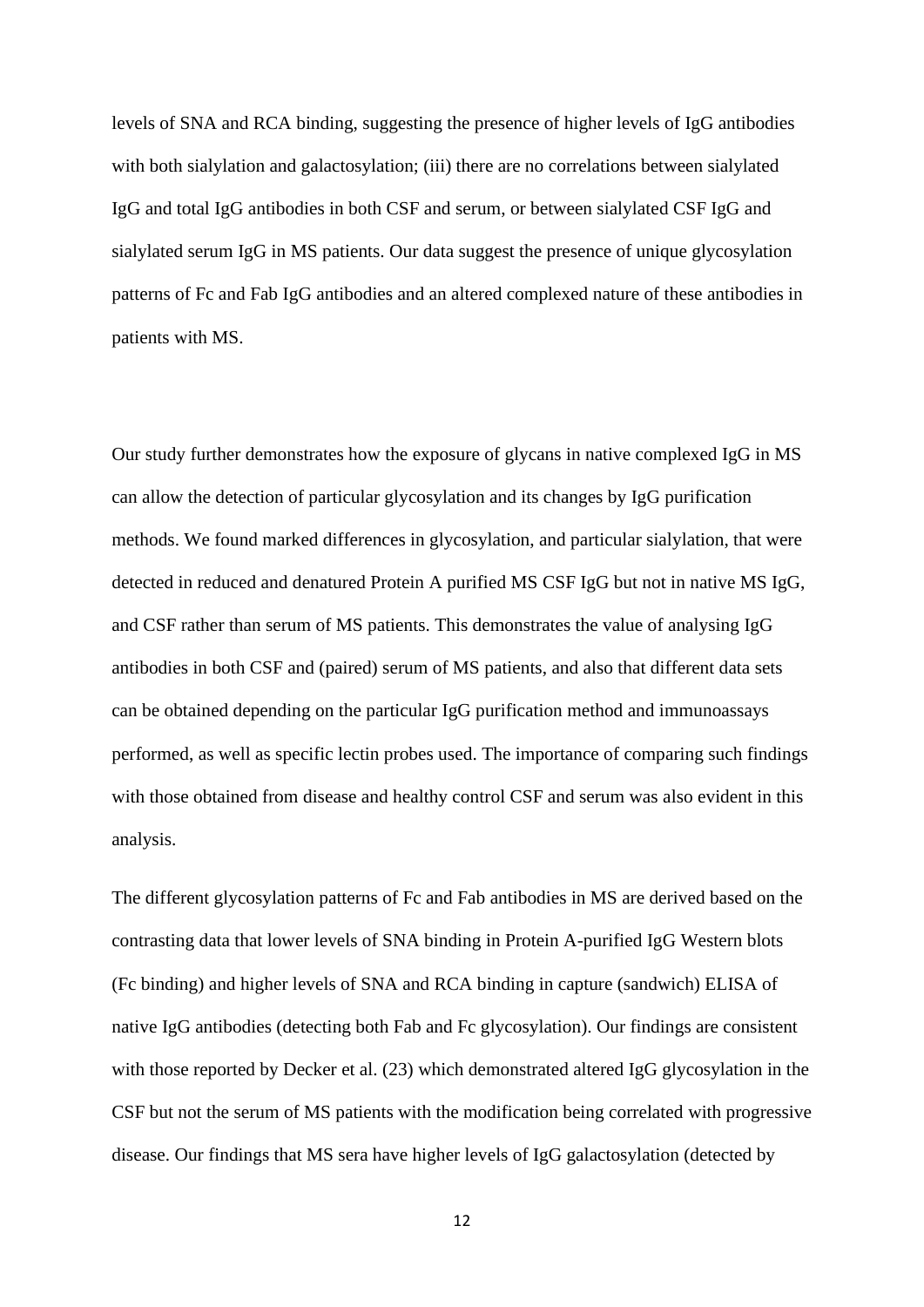RCA lectin binding) are significant and indicate that serum IgG antibodies could play an important role in disease pathogenesis as suggested by our recent papers (11,29). Higher Fcgalactosylation of IgG has been shown to improve C1q binding and enhances complementdependent cytotoxicity (30).

The higher levels of RCA binding in MS sera are supported by the findings that Fcgalactosylation of IgG improves C1q binding and enhances complement-dependent cytotoxicity (30). It has also been noted above that IgG glycosylation is associated with several other neurological diseases with an impact on disease activity (17). Antibody effector functions relevant to immunity are influenced by different IgG glycosylation profiles following influenza and tetanus vaccination (31). In addition, it has been shown that IgG in diabetic patients is non-enzymatically glycosylated, an immunological modification that might be associated with a functional alteration relevant to disease (32). Further, Sjowall et al (33) reported that alteration of glycosylation of complexed native IgG was associated with disease activity in the autoimmune disease systemic lupus erythematosus. The actual mechanism of this IgG modification is unclear but it is of relevance that Wang et al (34) showed that different stimuli of B cells during their activation and differentiation can modulate the Fc-linked glycosylation of secreted IgG without affecting the general glycosylation machinery.

Our observation that lower levels of sialylated IgG antibodies were detected in the CSF of MS patients is likely to be pathologically relevant since sialylated IgG is known to have antiinflammatory activity (24,25). It is logical to assume that a lower level of sialylated CSF IgG in MS would lead to the CSF antibodies having a more pro-inflammatory function, which may be the driver of disease, reflecting the role of intrathecal IgG in MS. A clue was provided by Hess et al (27) who found in experimental mice that T-cell independent immune responses induced suppressive sialylated IgGs, in contrast to T-cell dependent pro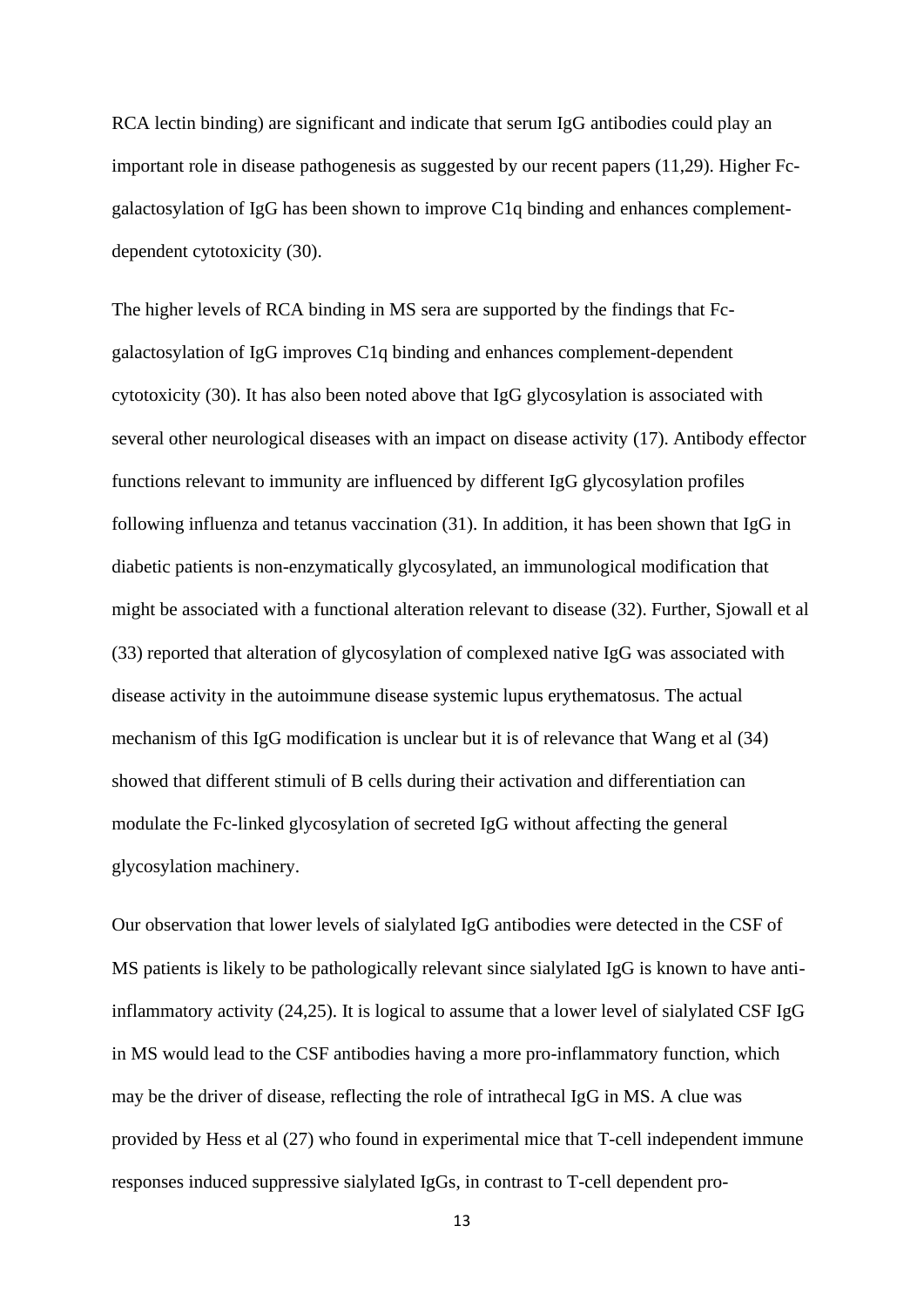inflammatory Th1 and Th17 immune response which induced galactosylated and asialylated IgG. Moreover, the transfer of low amounts of antigen-specific sialylated IgG antibodies was sufficient to inhibit B cell activation and pathogenic immune reactions (27).

Our ELISA data that no correlations were observed between sialylated IgG and total IgG in both CSF and serum, or between sialylated CSF and serum IgG in MS patients suggest that MS IgG antibodies may be present in conformationally complexed forms which prevent direct bindings by lectins, further support our previous findings of a complicated relationship between oligoclonal bands and IgG in MS (11). This unique characteristic of MS IgG also provides clues suggesting why discovery of a common antigen has been elusive (10).

Our studies have three intrinsic limitations. First, the number of CSF and serum samples analysed was relatively small. Second, we are unable to assume that the particular IgG glycosylation and sialyation modifications pertain to all patients with MS, a neurological disease with marked heterogeneity. Third, we are unable to exclude with complete confidence the very small possibility that our observations represent epiphenomena that are in reality unrelated to MS disease pathogenesis. However, the abundant evidence that these two types of IgG glycosylation are causative rather than irrelevant to autoimmune and other inflammatory diseases is very much in favour of our observations being relevant to disease causation and/or activity. Our studies may provide therapeutic strategies.

#### **ACKNOWLEDGEMENTS**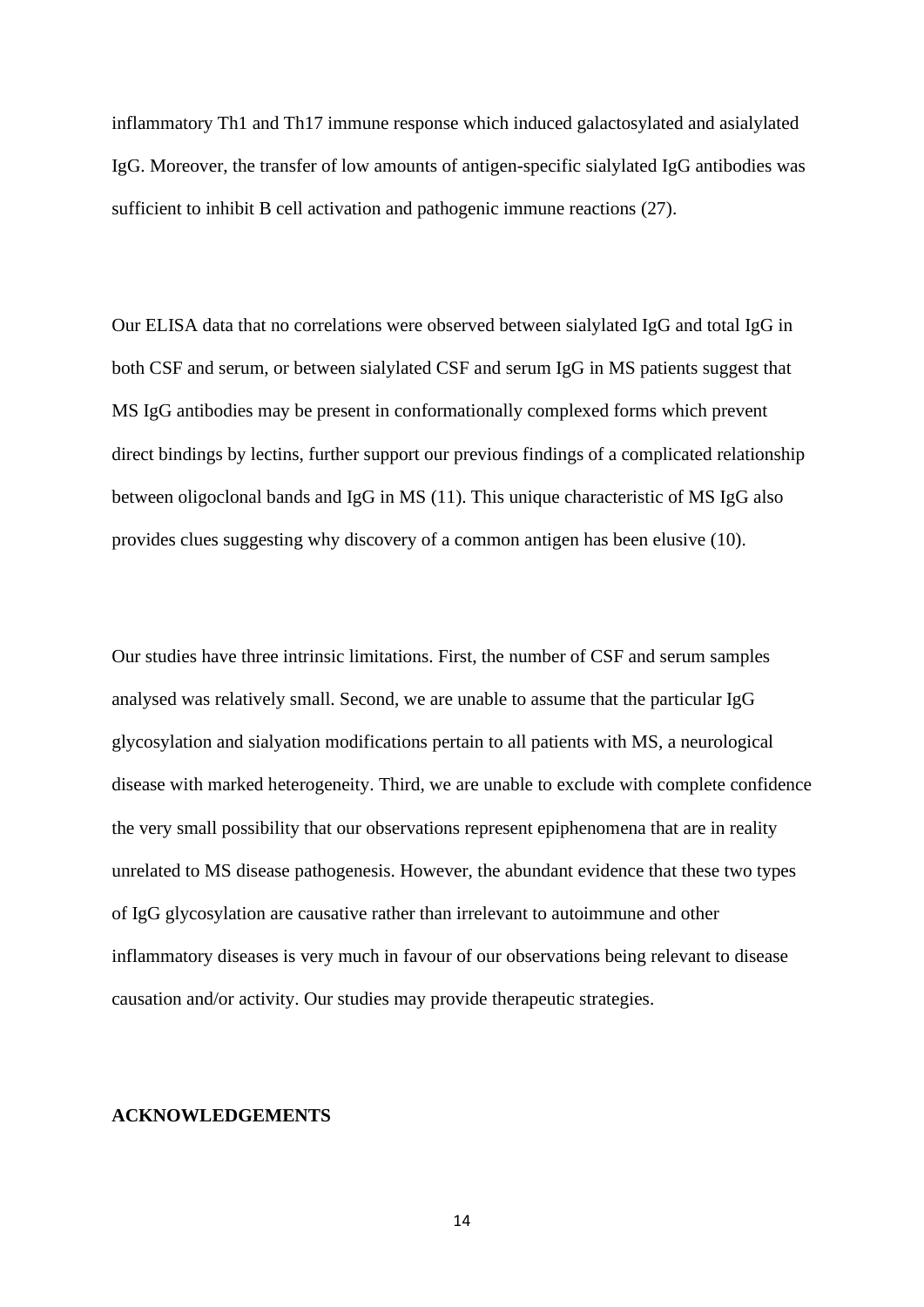We dedicate this paper to Dr. Don Gilden for his lifelong passion and effort in trying to find the cause of MS.

# **CONFLICT OF INTEREST**

All authors declare that there is no conflict of interest.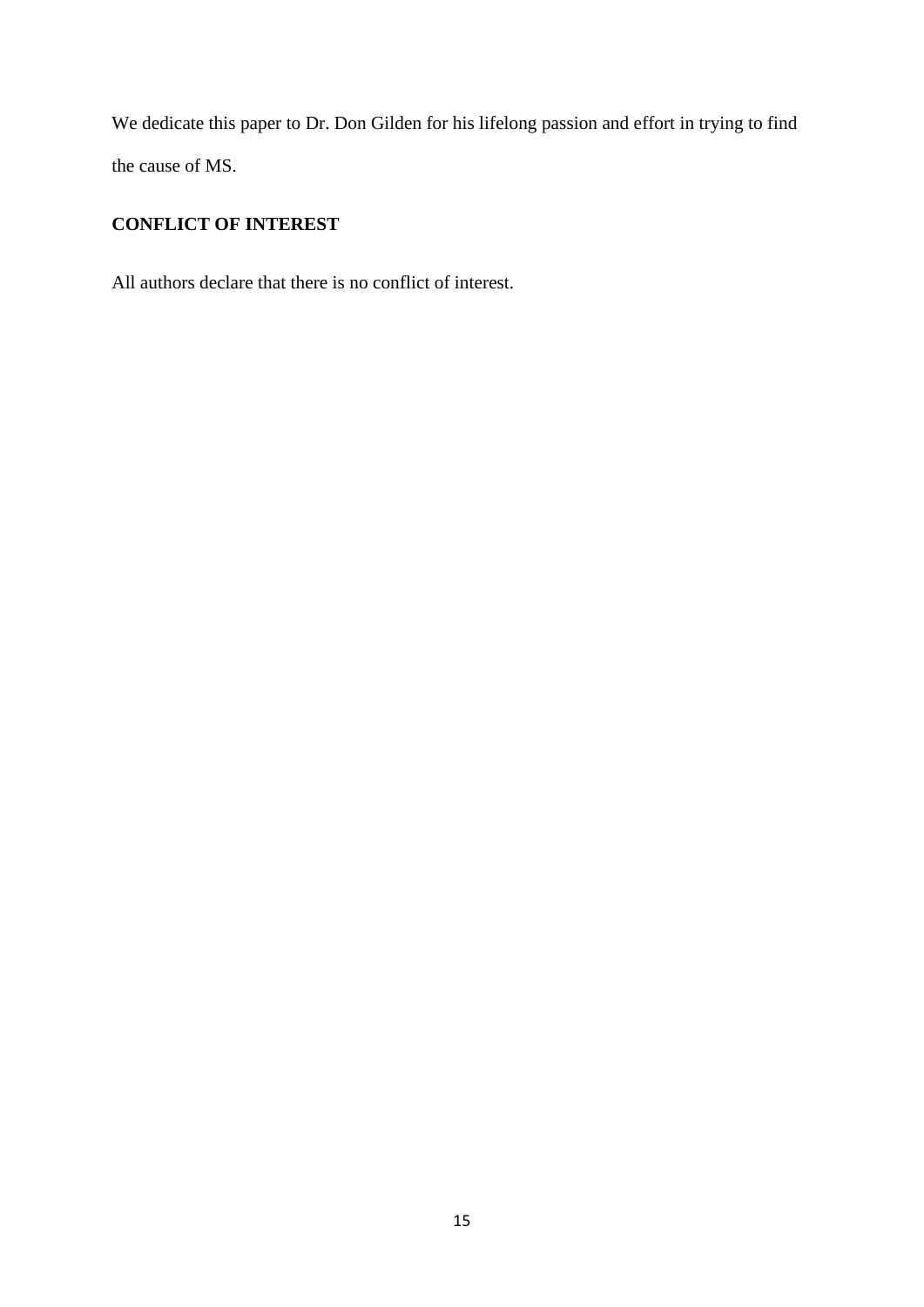# **REFERENCES**

- 1. Franciotta, D., Salvetti, M., Lolli, F., Serafini, B., and Aloisi, F. (2008) B cells and multiple sclerosis. *Lancet neurology* **7**, 852-858
- 2. Caroscio, J. T., Kochwa, S., Sacks, H., Makuku, S., Cohen, J. A., and Yahr, M. D. (1986) Quantitative cerebrospinal fluid IgG measurements as a marker of disease activity in multiple sclerosis. *Arch Neurol* **43**, 1129-1131
- 3. Avasarala, J. R., Cross, A. H., and Trotter, J. L. (2001) Oligoclonal band number as a marker for prognosis in multiple sclerosis. *Arch Neurol* **58**, 2044-2045
- 4. Joseph, F. G., Hirst, C. L., Pickersgill, T. P., Ben-Shlomo, Y., Robertson, N. P., and Scolding, N. J. (2009) CSF oligoclonal band status informs prognosis in multiple sclerosis: a case control study of 100 patients. *Journal of neurology, neurosurgery, and psychiatry* **80**, 292-296
- 5. Farina, G., Magliozzi, R., Pitteri, M., Reynolds, R., Rossi, S., Gajofatto, A., Benedetti, M. D., Facchiano, F., Monaco, S., and Calabrese, M. (2017) Increased cortical lesion load and intrathecal inflammation is associated with oligoclonal bands in multiple sclerosis patients: a combined CSF and MRI study. *J Neuroinflammation* **14**, 40
- 6. Owens, G. P., Bennett, J. L., Lassmann, H., O'Connor, K. C., Ritchie, A. M., Shearer, A., Lam, C., Yu, X., Birlea, M., DuPree, C., Williamson, R. A., Hafler, D. A., Burgoon, M. P., and Gilden, D. (2009) Antibodies produced by clonally expanded plasma cells in multiple sclerosis cerebrospinal fluid. *Ann Neurol* **65**, 639-649
- 7. Yu, X., Gilden, D., Schambers, L., Barmina, O., Burgoon, M., Bennett, J., and Owens, G. (2011) Peptide reactivity between multiple sclerosis (MS) CSF IgG and recombinant antibodies generated from clonally expanded plasma cells in MS CSF. *J Neuroimmunol* **233**, 192-203
- 8. Willis, S. N., Stathopoulos, P., Chastre, A., Compton, S. D., Hafler, D. A., and O'Connor, K. C. (2015) Investigating the Antigen Specificity of Multiple Sclerosis Central Nervous System-Derived Immunoglobulins. *Frontiers in immunology* **6**, 600
- 9. Brandle, S. M., Obermeier, B., Senel, M., Bruder, J., Mentele, R., Khademi, M., Olsson, T., Tumani, H., Kristoferitsch, W., Lottspeich, F., Wekerle, H., Hohlfeld, R., and Dornmair, K. (2016) Distinct oligoclonal band antibodies in multiple sclerosis recognize ubiquitous selfproteins. *Proc Natl Acad Sci U S A* **113**, 7864-7869
- 10. Graner, M., Pointon, T., Manton, S., Green, M., Dennison, K., Davis, M., Braiotta, G., Craft, J., Edwards, T., Polonsky, B., Fringuello, A., Vollmer, T., and Yu, X. (2020) Oligoclonal IgG antibodies in multiple sclerosis target patient-specific peptides. *PLoS One* **15**, e0228883
- 11. Beseler, C., Vollmer, T., Graner, M., and Yu, X. (2017) The complex relationship between oligoclonal bands, lymphocytes in the cerebrospinal fluid, and immunoglobulin G antibodies in multiple sclerosis: Indication of serum contribution. *PLoS One* **12**, e0186842
- 12. Wang, Z., Kennedy, P. G., Dupree, C., Wang, M., Lee, C., Pointon, T., Langford, T. D., Graner, M. W., and Yu, X. (2020) Antibodies from Multiple Sclerosis Brain Identified Epstein-Barr Virus Nuclear Antigen 1 & 2 Epitopes which Are Recognized by Oligoclonal Bands. *J Neuroimmune Pharmacol*
- 13. Kennedy, P. G. E., Graner, M. W., Walker, D., Pointon, T., Fringuello, A., and Yu, X. (2020) Recombinant antibodies derived from laser captured single plasma cells of multiple sclerosis brain identified phage peptides which may be used as tools for characterizing intrathecal IgG response. *J Neuroimmunol* **347**, 577319
- 14. van de Bovenkamp, F. S., Derksen, N. I. L., Ooijevaar-de Heer, P., van Schie, K. A., Kruithof, S., Berkowska, M. A., van der Schoot, C. E., H, I. J., van der Burg, M., Gils, A., Hafkenscheid, L., Toes, R. E. M., Rombouts, Y., Plomp, R., Wuhrer, M., van Ham, S. M., Vidarsson, G., and Rispens, T. (2018) Adaptive antibody diversification through N-linked glycosylation of the immunoglobulin variable region. *Proc Natl Acad Sci U S A* **115**, 1901-1906
- 15. Schroeder, H. W., Jr., and Cavacini, L. (2010) Structure and function of immunoglobulins. *J Allergy Clin Immunol* **125**, S41-52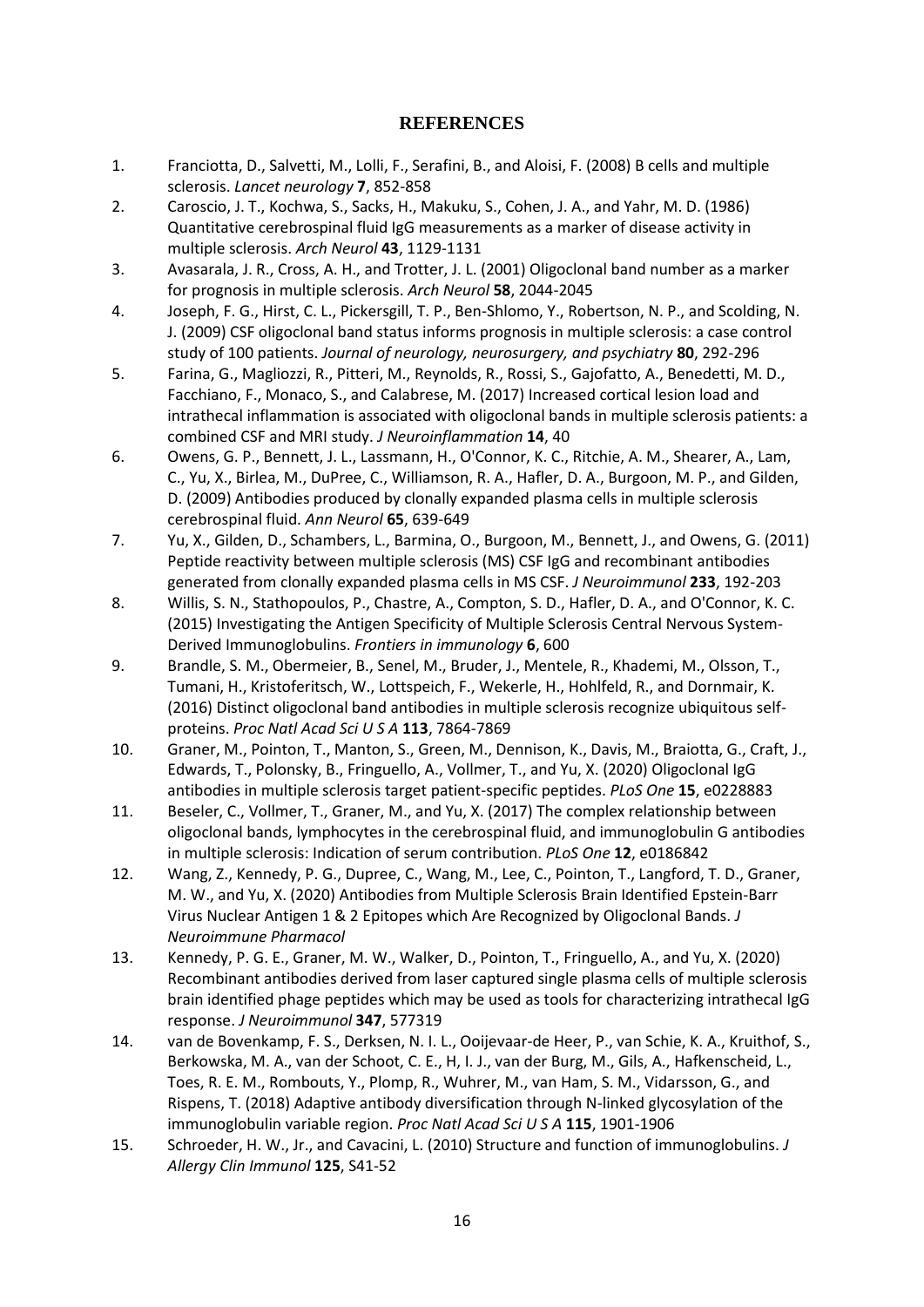- 16. Nimmerjahn, F., and Ravetch, J. V. (2008) Fcgamma receptors as regulators of immune responses. *Nat Rev Immunol* **8**, 34-47
- 17. Kronimus, Y., Dodel, R., Galuska, S. P., and Neumann, S. (2019) IgG Fc N-glycosylation: Alterations in neurologic diseases and potential therapeutic target? *Journal of autoimmunity* **96**, 14-23
- 18. Takai, T. (2002) Roles of Fc receptors in autoimmunity. *Nat Rev Immunol* **2**, 580-592
- 19. Parekh, R. B., Dwek, R. A., Sutton, B. J., Fernandes, D. L., Leung, A., Stanworth, D., Rademacher, T. W., Mizuochi, T., Taniguchi, T., Matsuta, K., and et al. (1985) Association of rheumatoid arthritis and primary osteoarthritis with changes in the glycosylation pattern of total serum IgG. *Nature* **316**, 452-457
- 20. Rademacher, T. W., Williams, P., and Dwek, R. A. (1994) Agalactosyl glycoforms of IgG autoantibodies are pathogenic. *Proc Natl Acad Sci U S A* **91**, 6123-6127
- 21. Matsumoto, A., Shikata, K., Takeuchi, F., Kojima, N., and Mizuochi, T. (2000) Autoantibody activity of IgG rheumatoid factor increases with decreasing levels of galactosylation and sialylation. *J Biochem* **128**, 621-628
- 22. Holland, M., Yagi, H., Takahashi, N., Kato, K., Savage, C. O., Goodall, D. M., and Jefferis, R. (2006) Differential glycosylation of polyclonal IgG, IgG-Fc and IgG-Fab isolated from the sera of patients with ANCA-associated systemic vasculitis. *Biochim Biophys Acta* **1760**, 669-677
- 23. Decker, Y., Schomburg, R., Nemeth, E., Vitkin, A., Fousse, M., Liu, Y., and Fassbender, K. (2016) Abnormal galactosylation of immunoglobulin G in cerebrospinal fluid of multiple sclerosis patients. *Multiple sclerosis* **22**, 1794-1803
- 24. Kaneko, Y., Nimmerjahn, F., and Ravetch, J. V. (2006) Anti-inflammatory activity of immunoglobulin G resulting from Fc sialylation. *Science* **313**, 670-673
- 25. Anthony, R. M., Kobayashi, T., Wermeling, F., and Ravetch, J. V. (2011) Intravenous gammaglobulin suppresses inflammation through a novel T(H)2 pathway. *Nature* **475**, 110- 113
- 26. Bartsch, Y. C., Rahmoller, J., Mertes, M. M. M., Eiglmeier, S., Lorenz, F. K. M., Stoehr, A. D., Braumann, D., Lorenz, A. K., Winkler, A., Lilienthal, G. M., Petry, J., Hobusch, J., Steinhaus, M., Hess, C., Holecska, V., Schoen, C. T., Oefner, C. M., Leliavski, A., Blanchard, V., and Ehlers, M. (2018) Sialylated Autoantigen-Reactive IgG Antibodies Attenuate Disease Development in Autoimmune Mouse Models of Lupus Nephritis and Rheumatoid Arthritis. *Frontiers in immunology* **9**, 1183
- 27. Hess, C., Winkler, A., Lorenz, A. K., Holecska, V., Blanchard, V., Eiglmeier, S., Schoen, A. L., Bitterling, J., Stoehr, A. D., Petzold, D., Schommartz, T., Mertes, M. M., Schoen, C. T., Tiburzy, B., Herrmann, A., Kohl, J., Manz, R. A., Madaio, M. P., Berger, M., Wardemann, H., and Ehlers, M. (2013) T cell-independent B cell activation induces immunosuppressive sialylated IgG antibodies. *J Clin Invest* **123**, 3788-3796
- 28. Kemna, M. J., Plomp, R., van Paassen, P., Koeleman, C. A. M., Jansen, B. C., Damoiseaux, J., Cohen Tervaert, J. W., and Wuhrer, M. (2017) Galactosylation and Sialylation Levels of IgG Predict Relapse in Patients With PR3-ANCA Associated Vasculitis. *EBioMedicine* **17**, 108-118
- 29. Yu, X., Graner, M., Kennedy, P. G. E., and Liu, Y. (2020) The Role of Antibodies in the Pathogenesis of Multiple Sclerosis. *Front Neurol* **11**, 533388
- 30. Peschke, B., Keller, C. W., Weber, P., Quast, I., and Lunemann, J. D. (2017) Fc-Galactosylation of Human Immunoglobulin Gamma Isotypes Improves C1q Binding and Enhances Complement-Dependent Cytotoxicity. *Frontiers in immunology* **8**, 646
- 31. Selman, M. H., de Jong, S. E., Soonawala, D., Kroon, F. P., Adegnika, A. A., Deelder, A. M., Hokke, C. H., Yazdanbakhsh, M., and Wuhrer, M. (2012) Changes in antigen-specific IgG1 Fc N-glycosylation upon influenza and tetanus vaccination. *Mol Cell Proteomics* **11**, M111 014563
- 32. Kaneshige, H. (1987) Nonenzymatic glycosylation of serum IgG and its effect on antibody activity in patients with diabetes mellitus. *Diabetes* **36**, 822-828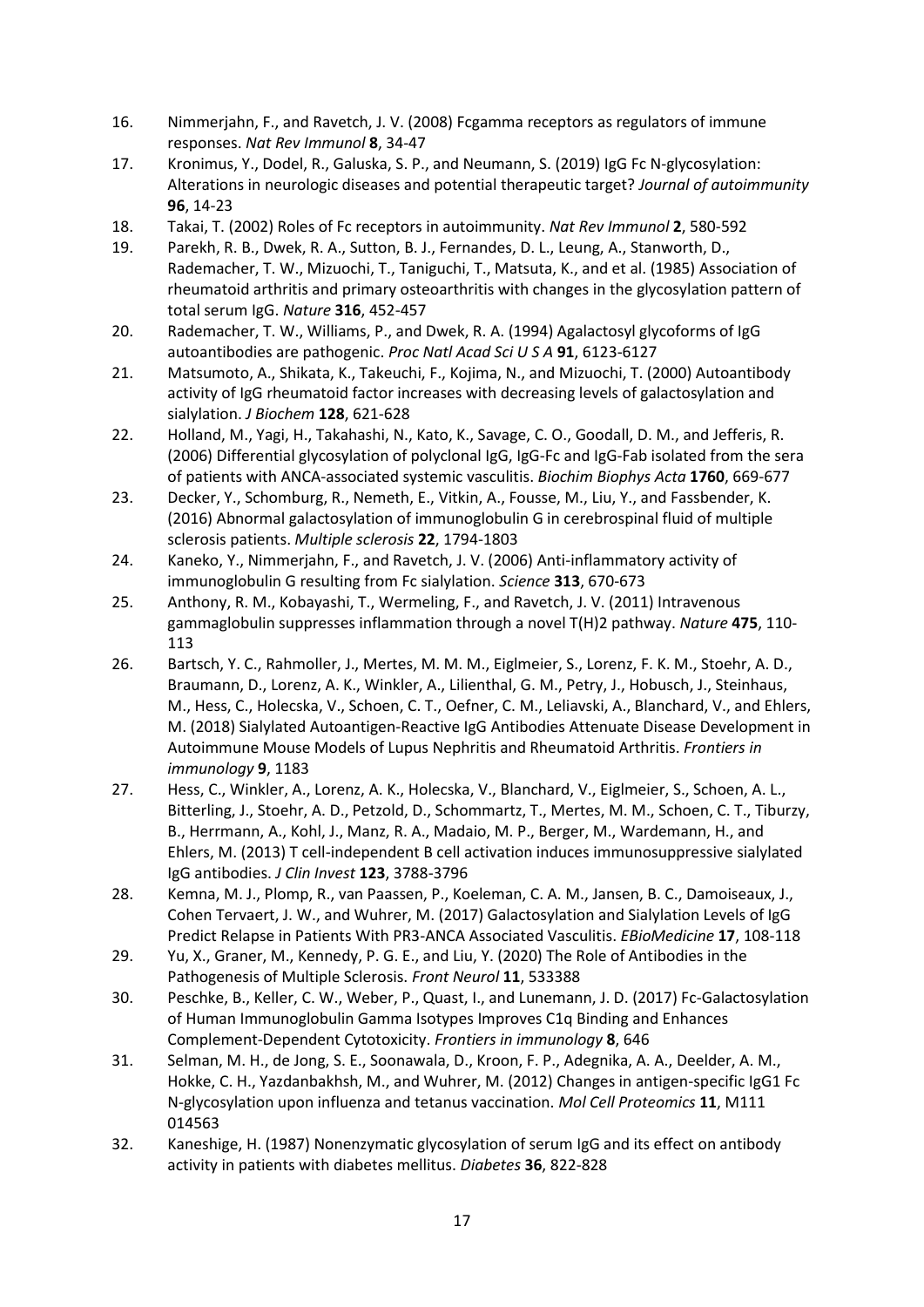- 33. Sjowall, C., Zapf, J., von Lohneysen, S., Magorivska, I., Biermann, M., Janko, C., Winkler, S., Bilyy, R., Schett, G., Herrmann, M., and Munoz, L. E. (2015) Altered glycosylation of complexed native IgG molecules is associated with disease activity of systemic lupus erythematosus. *Lupus* **24**, 569-581
- 34. Wang, J., Balog, C. I., Stavenhagen, K., Koeleman, C. A., Scherer, H. U., Selman, M. H., Deelder, A. M., Huizinga, T. W., Toes, R. E., and Wuhrer, M. (2011) Fc-glycosylation of IgG1 is modulated by B-cell stimuli. *Mol Cell Proteomics* **10**, M110 004655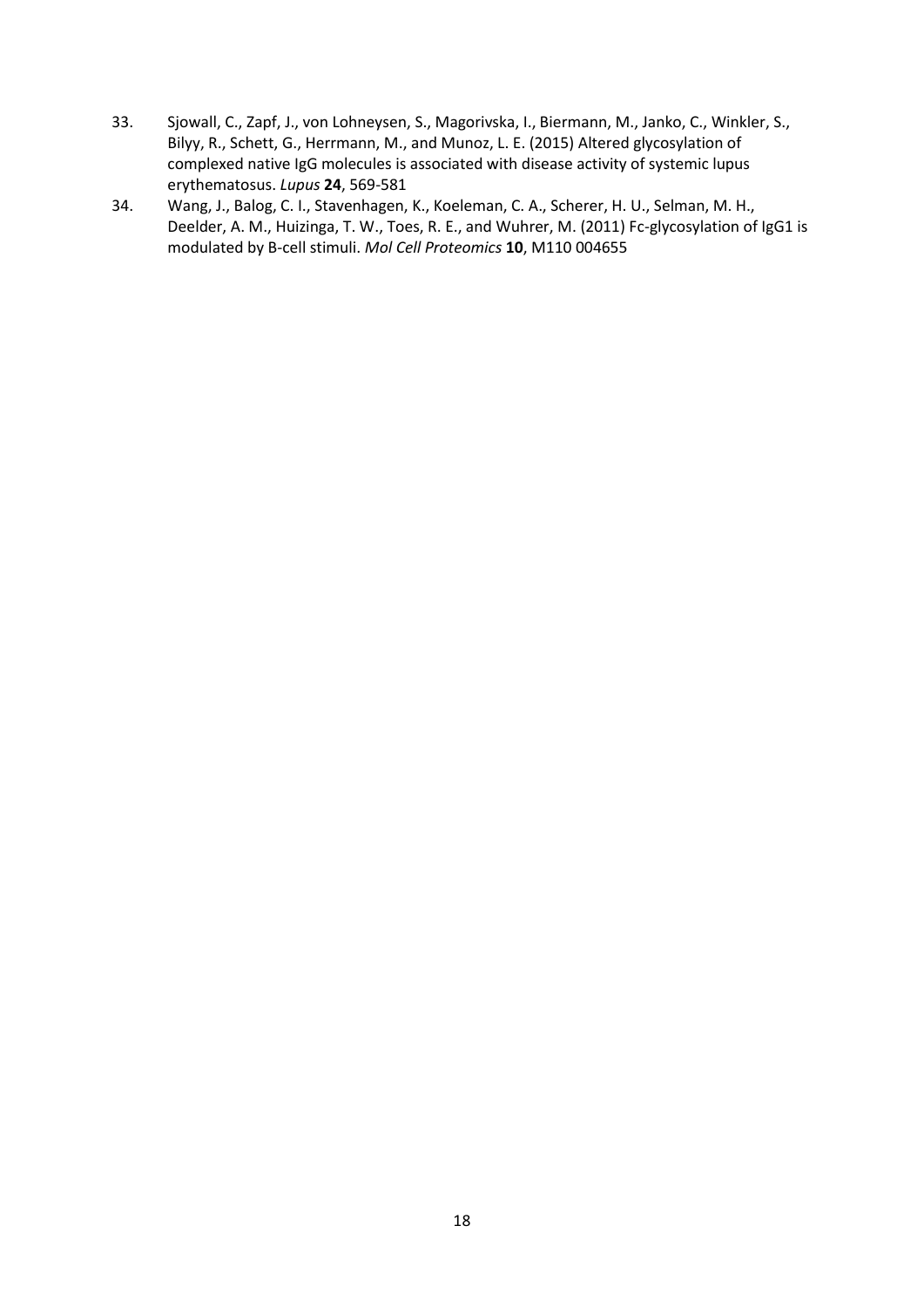### **FIGURE LEGENDS**

# **Fig. 1. Western blot analysis of MS CSF/serum and their purified IgG antibodies with lectin and IgG (H+L) probes**.

A. Western blots of original CSF (C) and paired serum (S) from one MS patient probed with SNA, RCA, and GSA lectins, respectively. Notice that there are different glycosylation patterns between CSF and serum. B. Western blots of original CSF/serum and Protein A purified CSF/serum IgG probed with goat anti-human IgG antibody (H+L). Notice that Protein A purified IgG show a different pattern than original samples. C. Representative Western blots and Coomassie blue stained gel of Protein A purified IgG from 6 paired MS CSF and sera probed with SNA lectin and goat anti-human IgG. Top panel: SNA lectin detects α2,6 linked sialylation in IgG molecules. Protein A purified MS CSF IgG show a lighter heavy chain band (50 kDa) and no 75 kDa band compared to paired serum IgG. Middle panel: Duplicate blot probed with goat-antihuman IgG antibody demonstrating equal loading of purified IgG. There is no difference in IgG heavy chain band intensity (50 kDa) between CSF and serum. Bottom panel: Equal amount of Protein A purified CSF and serum IgG (based on BCA assay) loading was demonstrated by Coomassie blue staining. We measured the band intensity of the IgG heavy chain (50 kDa) of lectin Western blots and calculated the ratio for CSF to paired serum in MS and IC patients, and summarized the data as shown in D-F. D. SNA lectin blots summary. There are significantly lower levels of sialylated IgG in MS CSF compared to total CSF IgG of the same patients ( $p<0.0001$ ,  $n=12$ ), and compared to sialylated CSF IgG in patients with inflammatory diseases (IC, n=9). E. Summary of RCA Western blots showing no difference for galactosylation of IgG in MS CSF/serum ratio (n=12) compared to total IgG and galactosylation of IgG in IC patients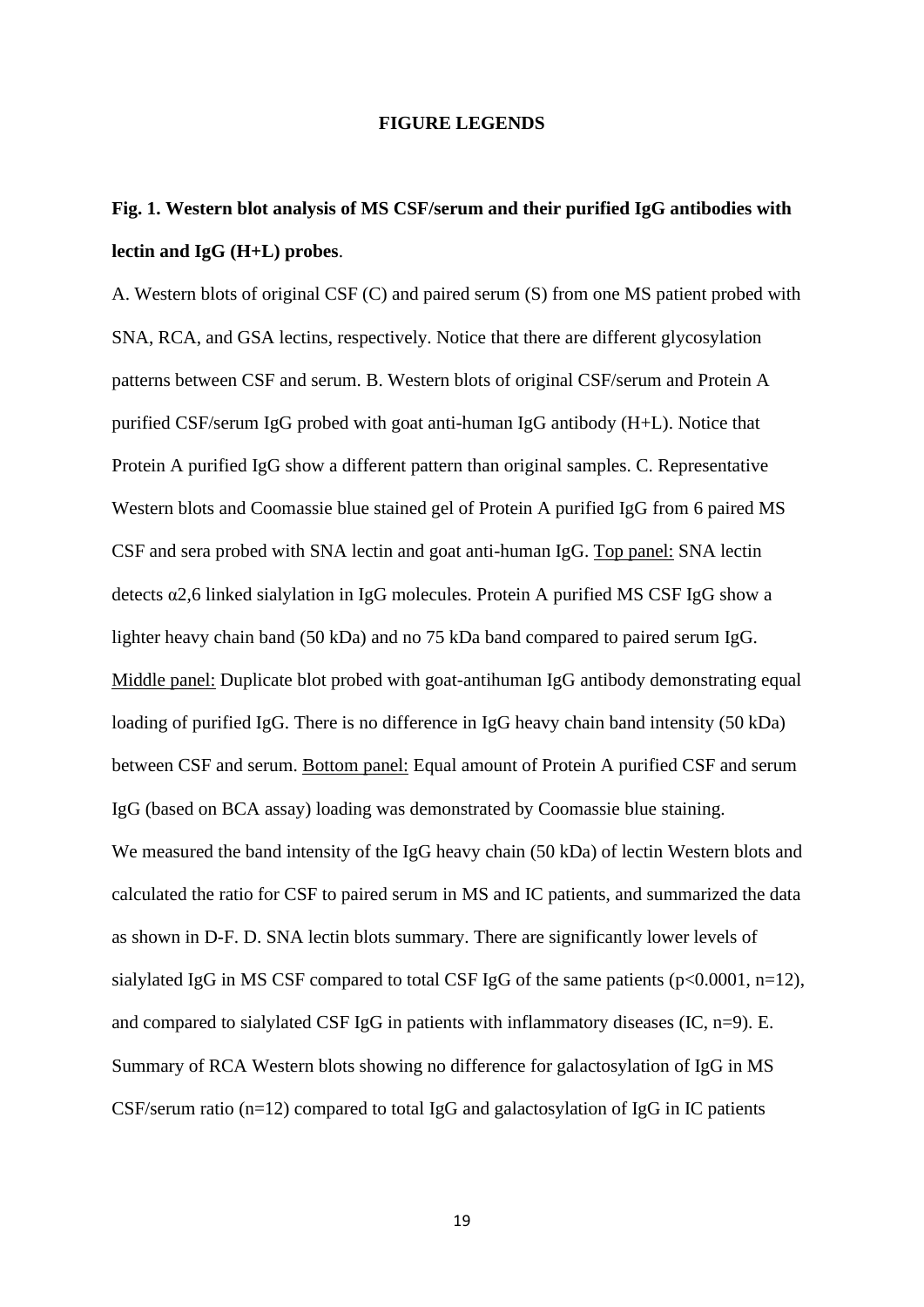(n=7). F. Summary of GSA lectin blots showing no difference for GSA binding to purified IgG in MS CSF/serum ratio compared to total IgG and GSA binding in IC patients (n=5).

**Fig. 2. Capture ELISA of native MS CSF and paired serum IgG demonstrated that there are no differences in SNA lectin binding between MS and patients with other inflammatory disorders, and optic neuritis**.

Paired MS CSF and serum (n=14) and controls (IC=6; ON=7) at 0.25  $\mu$ g of IgG equivalent were added to wells precoated with capture antibody unconjugated goat anti-human IgG (H+L). The captured IgG were probed with biotinylated lectin SNA (5  $\mu$ g/ml) followed by incubation with NeutrAvidin-HRP (1:500). Duplicate ELISA plates with captured MS IgG antibodies were detected with biotinylated goat anti-Human IgG (1:5000) followed by the addition of NeutrAvidin-HRP (1:500). After washing, ABTS was added for color development, and OD was measured at 405 nm. No differences were found in SNA binding between MS CSF and control CSF (A), nor between MS serum and control serum (B). However, a significant difference in total IgG levels were found in MS CSF compared to ON CSF  $(p=0.007)$  (C) and between MS serum and ON serum  $(p=0.024)$  (D).

# **Fig. 3. ELISA of native MS IgG show that there was no correlation between sialylated IgG and total IgG antibodies in both CSF and serum**.

We further analyzed the native IgG ELISA data to determine the relationship between SNA lectin binding (detecting sialylated IgG) and total IgG in CSF and paired serum in MS, IC, and ON patients. Native MS IgG captured in ELISA plates were detected by SNA lectin and goat anti-human IgG respectively. We show that there is no correlation between sialylated IgG and total IgG in both MS CSF (A, r=-0.06; *p*=0.82) and serum (B, r=0.36; *p*=0.19). Although there is no correlation between sialylated IgG and total IgG in CSF of IC (C) and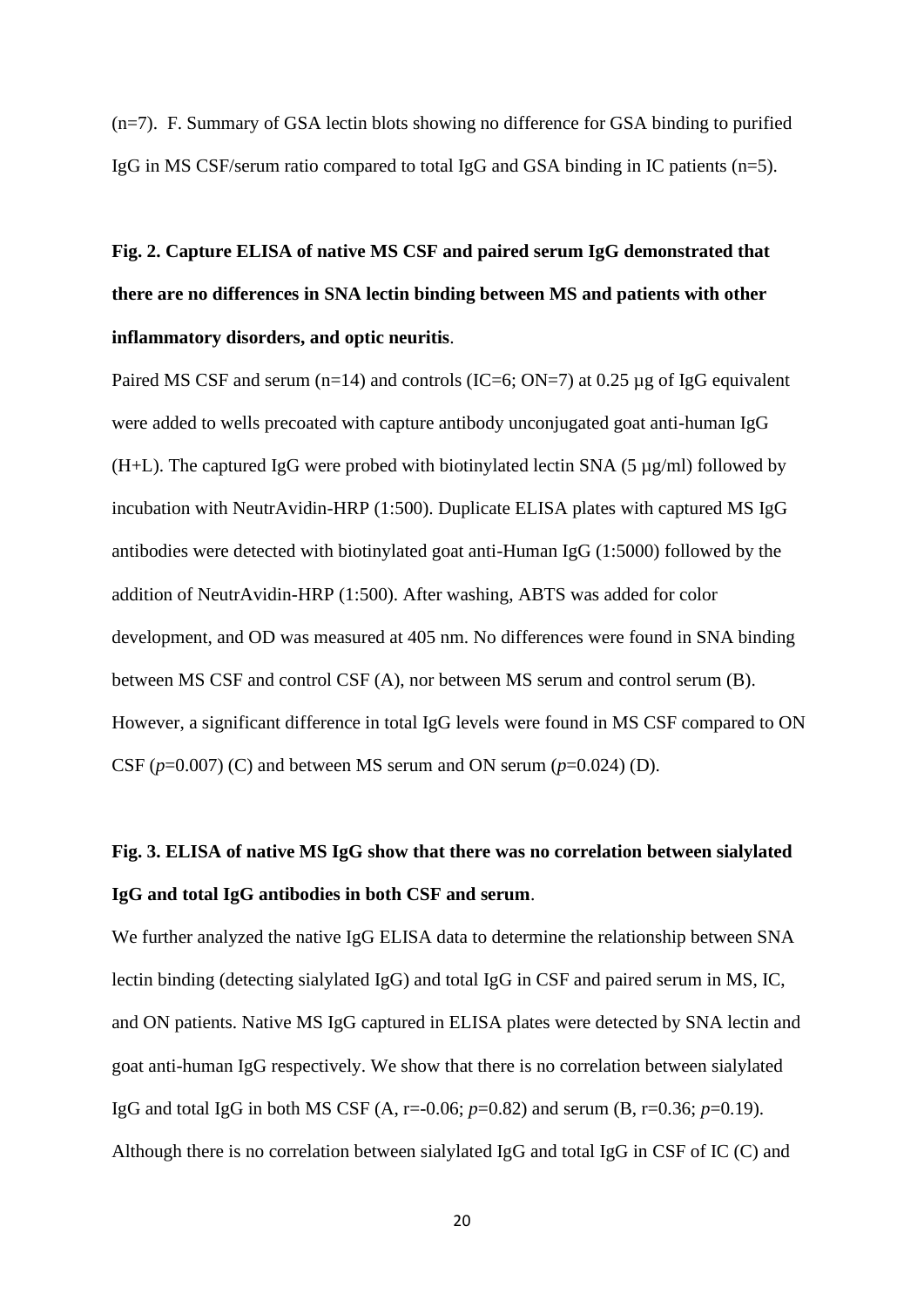ON patients (E), a correlation between sialylated IgG and total IgG was detected in sera of IC patients (D, r=0.86; *p*=0.017) and ON patients (F, r=-0.74, *p*=0.07).

# **Fig. 4. ELISA of native MS IgG data further demonstrate that there is no relationship between sialylated IgG in MS CSF and paired serum.**

We further analyzed the native IgG ELISA data to determine the relationship between SNA lectin binding (detecting sialylated IgG) in CSF and paired serum in MS. We show that there is no correlation between sialylated IgG in MS CSF and paired serum  $(A, r=0.46; p=0.085)$ . In contrast, strong correlations were observed between sialylated IgG in CSF and paired serum in IC (B, r=0.87; *p*=0.053) and ON patients (C, r=0.88; *p*=0.0032). For total IgG, significant correlations between IgG in CSF and serum were observed in MS (D, r=0.97; *p*<0.0001), IC (E, r=0.87; *p*=0.013), and ON (F, r=0.82, *p*<0.0001).

**Fig. 5. Serum SNA and RCA lectin ELISA with captured native IgG show that there are no differences between MS and IC, but significantly higher levels of sialylated IgG and galactosylated IgG in MS compared to other neurological disorders and healthy donors.** A. SNA ELISA detecting sialylated IgG in MS and controls. Although no differences were detected between MS ( $n=28$ ) and IC patients ( $n=11$ ) in SNA binding, significantly higher levels of sialylated IgG were present in MS sera compared to other controls (ON=8, NIC=10, HC=8; *p*=0.0072). *p* value was calculated based on Tukey's multiple comparisons test. B. RCA ELISA detecting galactosylated IgG in MS and controls. Although no differences were detected between MS ( $n=23$ ) and IC patients( $n=7$ ) in RCA binding, significantly higher levels of galactosylated IgG were observed in MS sera compared to non-inflammatory neurological controls (n=10). *p* values were calculated based on Tukey's multiple comparisons test.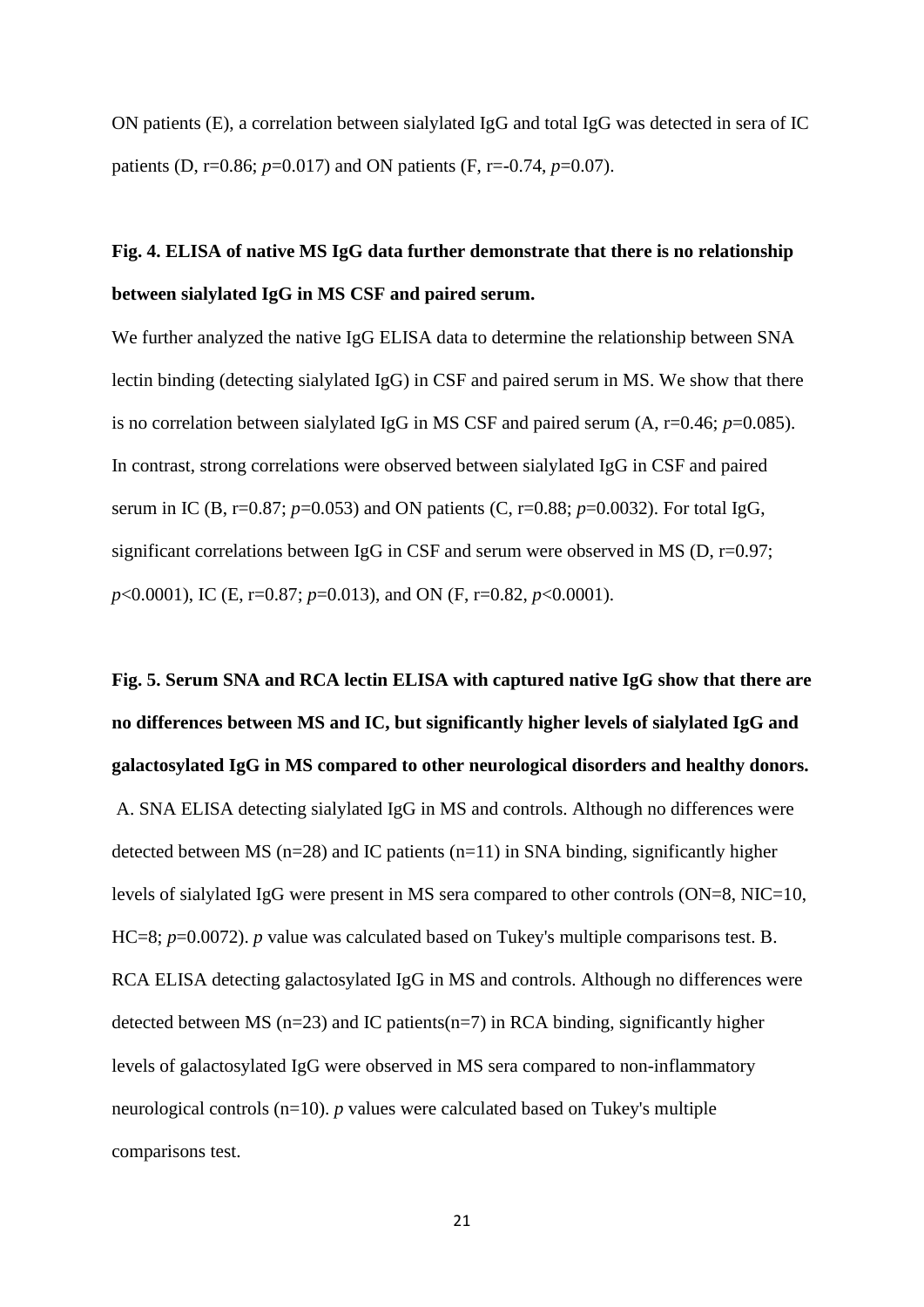| $IC*$                               | <b>Diagnosis</b> | Age                    | Sex       | <b>OCB</b>     | <b>WB</b>          | $MS *$                         | Age       | Sex       | <b>OCB</b>          | <b>WB</b>        |
|-------------------------------------|------------------|------------------------|-----------|----------------|--------------------|--------------------------------|-----------|-----------|---------------------|------------------|
| $IC-11,2$                           | Lymphoma         | 30-40                  | F         | 0              | X                  | $MS-1^2$                       | 30-40     | F         | 5                   | X                |
| $IC-21$                             | Meningitis       | 50-60                  | ${\sf M}$ | $\mathbf{3}$   | $\pmb{\mathsf{X}}$ | $MS-2$ <sup>1,2</sup>          | $20 - 30$ | F         | 3                   | X                |
| $IC-32$                             | Meningitis       | 40-50                  | F         | 0              | $\pmb{\mathsf{X}}$ | $MS-3^{1,2}$                   | $20 - 30$ | F.        | $2^{\circ}$         |                  |
| $IC-4^{1,2}$                        | C. Meningitis    | 50-60                  | ${\sf M}$ | $\overline{2}$ |                    | $MS-4^{1,2}$                   | $50 - 60$ | F         | 4                   |                  |
| $IC-52$                             | <b>SSPE</b>      | $20 - 30$              | M         | 17             | X                  | $MS-51$                        | 40-50     | F         | $\mathsf{O}\xspace$ |                  |
| $IC-6$                              | <b>SSPE</b>      | $30 - 40$              | F         | $\overline{a}$ | $\boldsymbol{x}$   | $MS-62$                        | 40-50     | M         | 0                   |                  |
| $IC-7$ <sup>1,2</sup>               | Neoplastic S.    | 70-80                  | M         | 21             |                    | $MS-7$                         | $30 - 40$ | F.        | $\mathbf{1}$        | $\boldsymbol{X}$ |
| $IC-8$ <sup>1,2</sup>               | M.E.             | 40-50                  | ${\sf M}$ | $\overline{7}$ |                    | $MS-8$ <sup>1,2</sup>          | $20 - 30$ | F         | 6                   |                  |
| $IC-92$                             | Crohn's disease  | 40-50                  | F         | $\overline{2}$ |                    | $MS-92$                        | 40-50     | F         | $\overline{3}$      | $\mathsf{X}$     |
| $IC-10^{1,2}$                       | <b>VZV</b>       | 70-80                  | F         | $\pmb{0}$      |                    | $MS-102$                       | 40-50     | M         | $\mathbf{0}$        | X                |
| $IC-11$ <sup><math>1,2</math></sup> | Retrobulbar ON   | 50-60                  | F         | $\bf 8$        |                    | $MS-11^{1,2}$                  | $20 - 30$ | F.        | $\overline{4}$      |                  |
| $IC-122$                            | Meningitis       | 50-60                  | ${\sf M}$ | $\overline{3}$ |                    | $MS-122$                       | 50-60     | F         | 6                   | X                |
| $IC-13$ <sup>1,2</sup>              | Papilledema      | 40-50                  | F         | $\pmb{0}$      |                    | $MS-13$                        | 40-50     | F         | $\overline{3}$      | $\mathsf{X}$     |
| $IC-14$ <sup>1,2</sup>              | ADEM             | 40-50                  | M         | $\mathbf 0$    |                    | $MS-14^{1,2}$                  | 30-40     | F         | 8                   | X                |
| $ON-1$ $*1$                         | NMO Sero+        | 30-40                  | F         | $\pmb{0}$      |                    | $MS-152$                       | 40-50     | F         | 5                   | $\mathsf{X}$     |
| $ON-2$                              | NMO sero+        | 30-40                  | M         | $\mathbf 0$    |                    | $MS-16$ <sup>1,2</sup>         | 40-50     | F         | $\overline{7}$      |                  |
| $ON-3$                              | NMO sero+        | 50-60                  | F         | $\mathbf 0$    |                    | $MS-17$                        | 40-50     | F         | 5                   | $\mathsf{X}$     |
| $ON-4$                              | NMO sero-        | $20 - 30$              | M         | 15             |                    | $MS-182$                       | 40-50     | F         | 4                   |                  |
| $ON-5$                              | NMO sero+        | $20 - 30$              | F         | $\pmb{0}$      |                    | MS-19 <sup>1</sup>             | $20 - 30$ | F         | 5                   | $\mathbf{x}$     |
| ON-6                                | NMO sero+        | 50-60                  | F         | 5              |                    | $MS-20$ <sup>1,2</sup>         | 50-60     | F         | $\overline{2}$      |                  |
| $ON-7$                              | NMO sero-        | $20 - 30$              | F         | $\pmb{0}$      |                    | $MS-212$                       | $30 - 40$ | ${\sf M}$ | $\overline{2}$      |                  |
| ON-8                                | NMO sero-        | $20 - 30$              | F         | $\overline{2}$ |                    | $MS-222$                       | $50 - 60$ | F         | $\mathbf{1}$        |                  |
| $NIC-1$ <sup>*2</sup>               | Headache         | 50-60                  | F         | N/A            |                    | $MS-232$                       | $20 - 30$ | F         | $\overline{2}$      |                  |
| $NIC-2$                             | Headache         | $50 - 60$              | F         | N/A            |                    | $MS-24$ <sup>1,2</sup>         | 40-50     | M         | 0                   |                  |
| $NIC-3$                             | Headache         | 60-70                  | F         | N/A            |                    | $MS-251$                       | 50-60     | F.        | 19                  | $\mathsf{X}$     |
| NIC-4                               | Headache         | 40-50                  | F         | N/A            |                    | MS-26 <sup>2</sup>             | 30-40     | F         | 21                  |                  |
| NIC-5                               | Headache         | $20 - 30$              | M         | N/A            |                    | <b>MS-27</b>                   | 50-60     | F         | 22                  | $\mathsf{X}$     |
| NIC-6                               | Headache         | $30 - 40$              | F         | N/A            |                    | $MS-28$ <sup>1,2</sup>         | $50 - 60$ | M         | 16                  |                  |
| $NIC-7$                             | Headache         | $50 - 60$              | M         | N/A            |                    | $MS-29$ <sup>1,2</sup>         | 60-70     | M         | 14                  |                  |
| NIC-8                               | Headache         | 40-50                  | F.        | N/A            |                    | MS-30                          | 40-50     | M         | 8                   | X                |
| NIC-9                               | Headache         | 50-60                  | M         | N/A            |                    | $MS-31$                        | 40-50     | F.        | 19                  | $\mathsf{X}$     |
| <b>NIC-10</b>                       | Headache         | $50 - 60$              | M         | N/A            |                    | $MS-32$ $1,2$<br>$MS-33^{1,2}$ | 40-50     | F         | 18                  |                  |
| $HC-1$ <sup>*2</sup>                | N/A              | $30 - 40$              | M         | N/A            |                    |                                | 60-70     | F         | 28                  | $\mathsf{X}$     |
| $HC-2$                              | N/A              | $20 - 30$              | F         | N/A            |                    | $MS-342$                       | $30 - 40$ | F         | 12                  |                  |
| $HC-3$                              | N/A              | $30 - 40$              | F         | N/A            |                    | $MS-352$                       | $20 - 30$ | F.        | 14                  |                  |
| $HC-4$                              | N/A              | $20 - 30$              | M         | N/A            |                    | MS-36 <sup>2</sup>             | $30 - 40$ | M         | 3                   |                  |
| $HC-5$                              | N/A              | $50 - 60$              | F         | N/A            |                    | <b>MS-37</b>                   | 50-60     | F.        | 19                  | $\mathsf{X}$     |
| $HC-6$                              | N/A              | $20 - 30$              | F<br>F    | N/A            |                    | <b>MS-38</b>                   | 40-50     | M         | 19                  | X                |
| $HC-7$<br>$HC-8$                    | N/A<br>N/A       | $50 - 60$<br>$20 - 30$ | F         | N/A<br>N/A     |                    |                                |           |           |                     |                  |
|                                     |                  |                        |           |                |                    |                                |           |           |                     |                  |

| $MS*$                  | Age       | <b>Sex</b> | <b>OCB</b>     | <b>WB</b> |
|------------------------|-----------|------------|----------------|-----------|
| $MS-1^2$               | $30 - 40$ | F          | 5              | X         |
| $MS-2$ <sup>1,2</sup>  | $20 - 30$ | F          | 3              | X         |
| $MS-3^{1,2}$           | $20 - 30$ | F          | $\overline{2}$ |           |
| $MS-4^{1,2}$           | 50-60     | F          | 4              |           |
| $MS-5$ <sup>1</sup>    | 40-50     | F          | 0              |           |
| $MS-62$                | 40-50     | M          | 0              |           |
| $MS-7$                 | $30 - 40$ | F          | $1\,$          | X         |
| $MS-8$ <sup>1,2</sup>  | $20 - 30$ | F          | 6              |           |
| $MS-92$                | $40 - 50$ | F          | $\mathsf 3$    | X         |
| $MS-102$               | 40-50     | M          | 0              | х         |
| $MS-11^{1,2}$          | $20 - 30$ | F          | $\overline{4}$ |           |
| MS-12 <sup>2</sup>     | $50 - 60$ | F          | 6              | Х         |
| $MS-13$                | 40-50     | F          | 3              | X         |
| $MS-14^{1,2}$          | $30 - 40$ | F          | 8              | X         |
| $MS-152$               | 40-50     | F          | 5              | X         |
| $MS-16$ <sup>1,2</sup> | 40-50     | F          | 7              |           |
| MS-17                  | 40-50     | F          | 5              | X         |
| MS-18 <sup>2</sup>     | 40-50     | F          | 4              |           |
| MS-19 <sup>1</sup>     | $20 - 30$ | F          | 5              | X         |
| $MS-20$ <sup>1,2</sup> | $50 - 60$ | F          | 2              |           |
| $MS-212$               | $30 - 40$ | M          | $\overline{2}$ |           |
| MS-22 <sup>2</sup>     | 50-60     | F          | $\mathbf 1$    |           |
| $MS-232$               | $20 - 30$ | F          | $\overline{2}$ |           |
| $MS-24$ <sup>1,2</sup> | 40-50     | M          | 0              |           |
| $MS-251$               | $50 - 60$ | F          | 19             | X         |
| $MS-262$               | 30-40     | F.         | 21             |           |
| MS-27                  | $50 - 60$ | F          | 22             | X         |
| $MS-28$ <sup>1,2</sup> | 50-60     | M          | 16             |           |
| $MS-29$ <sup>1,2</sup> | 60-70     | M          | 14             |           |
| MS-30                  | 40-50     | M          | 8              | х         |
| $MS-31$                | 40-50     | F          | 19             | X         |
| MS-32 1,2              | 40-50     | F          | 18             |           |
| $MS-33^{ 1,2}$         | 60-70     | F          | 28             | X         |
| MS-34 <sup>2</sup>     | 30-40     | F          | 12             |           |
| $MS-352$               | $20 - 30$ | F          | 14             |           |
| MS-36 <sup>2</sup>     | 30-40     | M          | 3              |           |
| MS-37                  | $50 - 60$ | F          | 19             | X         |
| MS-38                  | 40-50     | M          | 19             | х         |